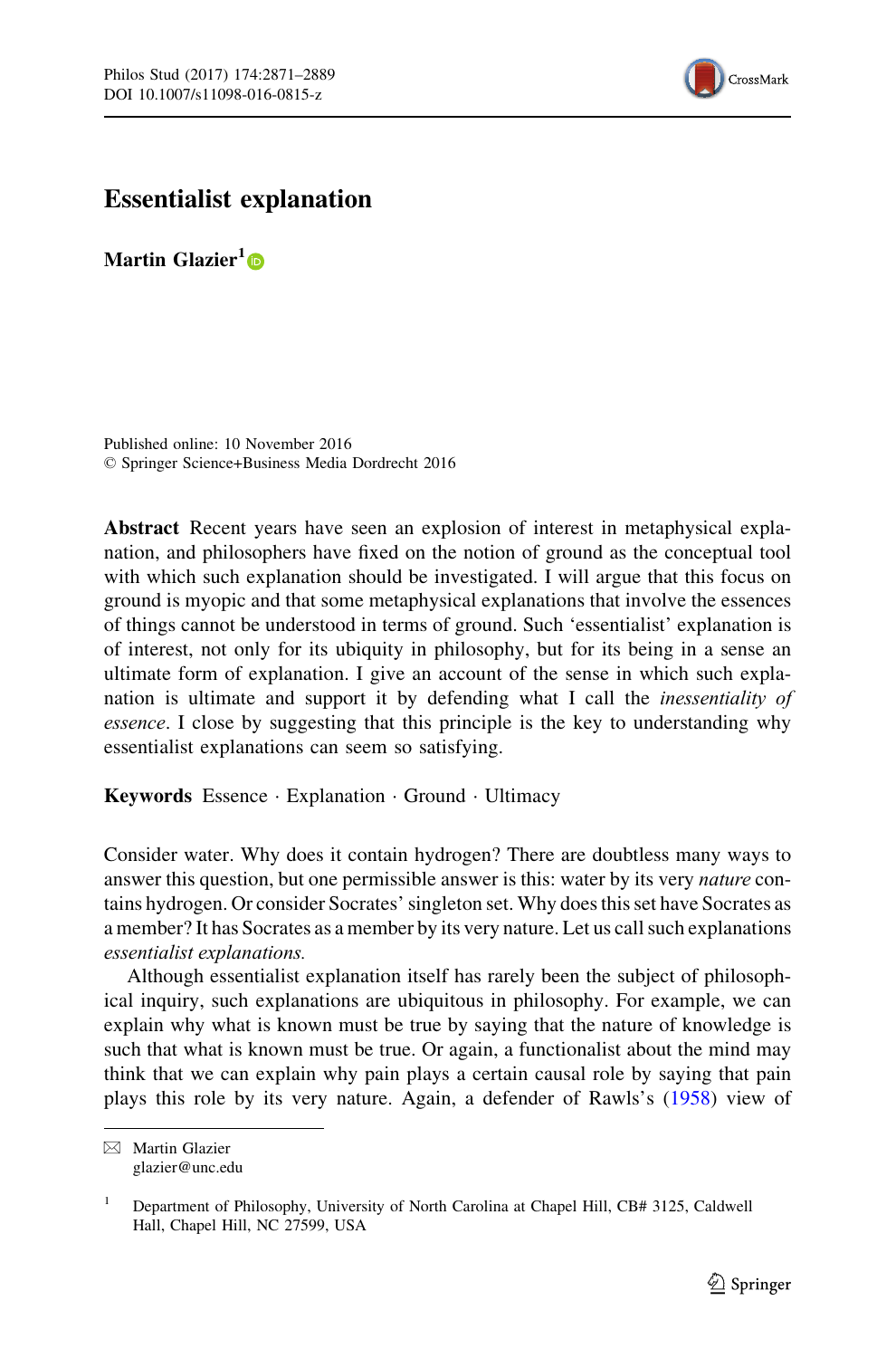justice may think we can explain why a just society will eliminate certain inequalities by saying that the nature of justice is such that a just society will eliminate these inequalities.

Despite their ubiquity, there is something puzzling about explanations like these. Suppose we ask, 'Why does singleton Socrates have Socrates as a member?' One immediately wants to end the discussion by insisting, 'It just does—that is just what the set is!' This reaction might be taken to motivate the position that this question is in some way illegitimate, or that the answer given in the first paragraph is not to be taken seriously. However, I will take a different approach. I will begin from the presumption that here, no less than anywhere else, it is legitimate to ask why something is the case. And if the question is legitimate, then why should we not take seriously an answer we are inclined to give?

All the same, I do think there is something puzzling about essentialist explanation. Suppose one answers the question of why singleton Socrates has Socrates as a member by saying that the set has Socrates as a member by its very nature. One then has the sense that this is 'the end of the explanatory road'. It is this sense, I believe, that prompts the reaction, 'That is just what the set is!' I will call this the ultimacy of essentialist explanation. Of course, that only gives the puzzle a name. It remains unclear what this ultimacy amounts to.

The aim of this paper is to clarify the notion of essentialist explanation and the sense in which such explanation is ultimate. I begin by characterizing essentialist explanation and distinguishing it from some related kinds of explanation (Sect. 1). There has recently been some interest in the proposal that essentialist explanation should be understood in terms of the notion of ground; I argue against this proposal (Sect. [2\)](#page-2-0). I then turn to the ultimacy of essentialist explanation. I give an account of this ultimacy (Sect. [3](#page-7-0)). Not only is this account natural, it is supported by an independently plausible principle that I call the *inessentiality of essence* (Sect.  $4$ ). I close by suggesting that the inessentiality of essence is the key to understanding one of the main virtues of essentialist explanation (Sect. [5\)](#page-17-0).

### 1 Characterizing essentialist explanation

In an essentialist explanation, we explain the fact that  $\Lambda$  in terms of the fact that a certain thing is by its very nature such that  $A$  (or, as I will often say, is essentially such that  $A$ ).<sup>1,2</sup> Thus we may explain the fact that water contains hydrogen in terms of the fact that water is by its very nature such that it contains hydrogen (or is essentially such that it contains hydrogen). We may think of the claim that a thing is

<sup>&</sup>lt;sup>1</sup> I will use these essentialist locutions (and obvious variations on them) interchangeably. Nothing will turn on any differences in logical form between such locutions.

 $2$  I will take facts (and propositions) to be structured entities (à la Russell) built up from worldly constituents like objects, properties, operations and so on. The fact that A will therefore be distinct from the fact that  $t$  is essentially such that  $A$ .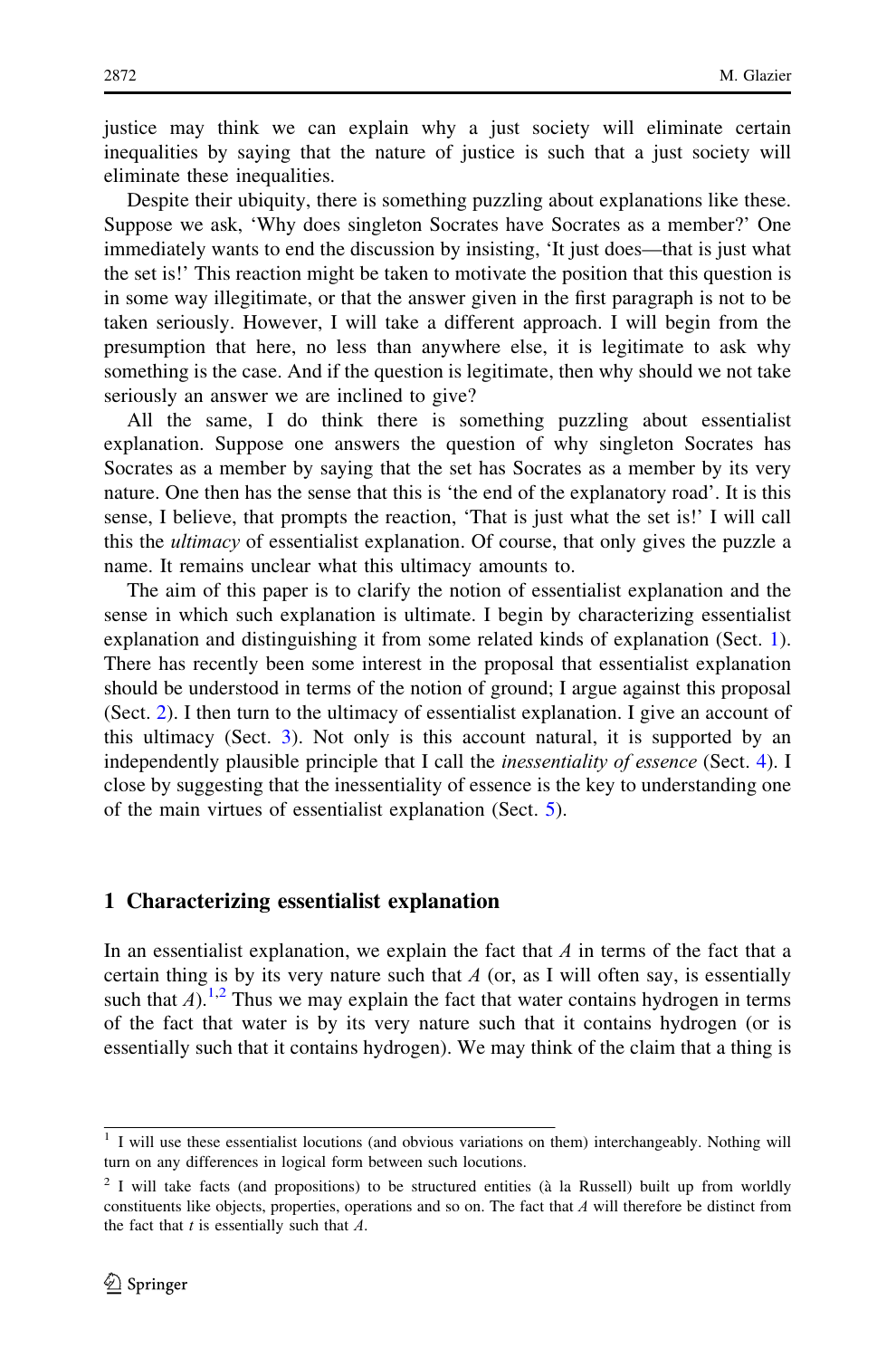<span id="page-2-0"></span>essentially a certain way as a partial statement of what the thing is 'at its core'.<sup>3</sup> Thus part of what water is at its core, for example, is a compound containing hydrogen. I take it that whenever something is essentially such that  $A$ , the fact that A will admit of essentialist explanation. Let us say that an essentialist fact is a fact of the form 't is by its nature such that A' (or of the form 't is essentially such that A'). Not every explanation which appeals to an essentialist fact is an essentialist explanation in our sense. For even if an explanation appeals to an essentialist fact, it will not be an essentialist explanation if it is not of the form  $A$  because t is essentially such that  $A'$ . It is important to distinguish these from essentialist explanations since they do not in general share such explanations' ultimacy.

For an example of an explanation which appeals to an essentialist fact but which is not an essentialist explanation, consider the fact that a certain parking lot is square in shape. One might think we can explain this fact by saying that the lot is equilaterally rectangular and that it is in the nature of being square that whatever is equilaterally rectangular is also square. This explanation appeals to an essentialist fact but is not of the proper form to be an essentialist explanation.<sup>4</sup>

Nor should we think that any explanation which appeals *only* to an essentialist fact will be an essentialist explanation. Consider, for instance, the disjunctive fact that either snow is green or 3 is essentially a number. One might think that this fact can be explained solely by appeal to the fact that 3 is essentially a number. But even if this is so, the explanation is not of the proper form to be an essentialist explanation.

We should also distinguish essentialist explanations from 'hybrid' explanations, obtainable by chaining an essentialist explanation with an explanation of some other kind. Consider, for example, the fact that saltpeter dissolves in water. One might think this fact can be explained by saying that nitrate salts dissolve in water and that saltpeter is by its very nature a nitrate salt. This explanation is again not of the proper form to be an essentialist explanation. But it may be regarded as a hybrid explanation, obtainable by chaining an essentialist explanation with a causal explanation in the following way. We first give a causal explanation of the fact that saltpeter dissolves in water by saying that it is a nitrate salt and that such salts dissolve in water. We then give an essentialist explanation of the fact that saltpeter is a nitrate salt by saying that it is so by its very nature.

## 2 Essentialist explanation and ground

Faced with the phenomenon of essentialist explanation, it is natural to want to see it as a species of some other kind of explanation. But I will argue that this cannot be done.

<sup>&</sup>lt;sup>3</sup> Fine ([1995b\)](#page-18-0) distinguishes a number of notions of essence. In this paper I have in mind something very close to Fine's notion of immediate constitutive essence, though I am not sure he thinks of such essence as what something is at its core. For further discussion of essence see Fine ([1994\)](#page-18-0), Correia ([2006](#page-18-0)) and Koslicki [\(2011](#page-18-0)), among others.

<sup>&</sup>lt;sup>4</sup> I leave aside the question of how such explanations should be understood, though see Kment ([2014](#page-18-0)) for discussion.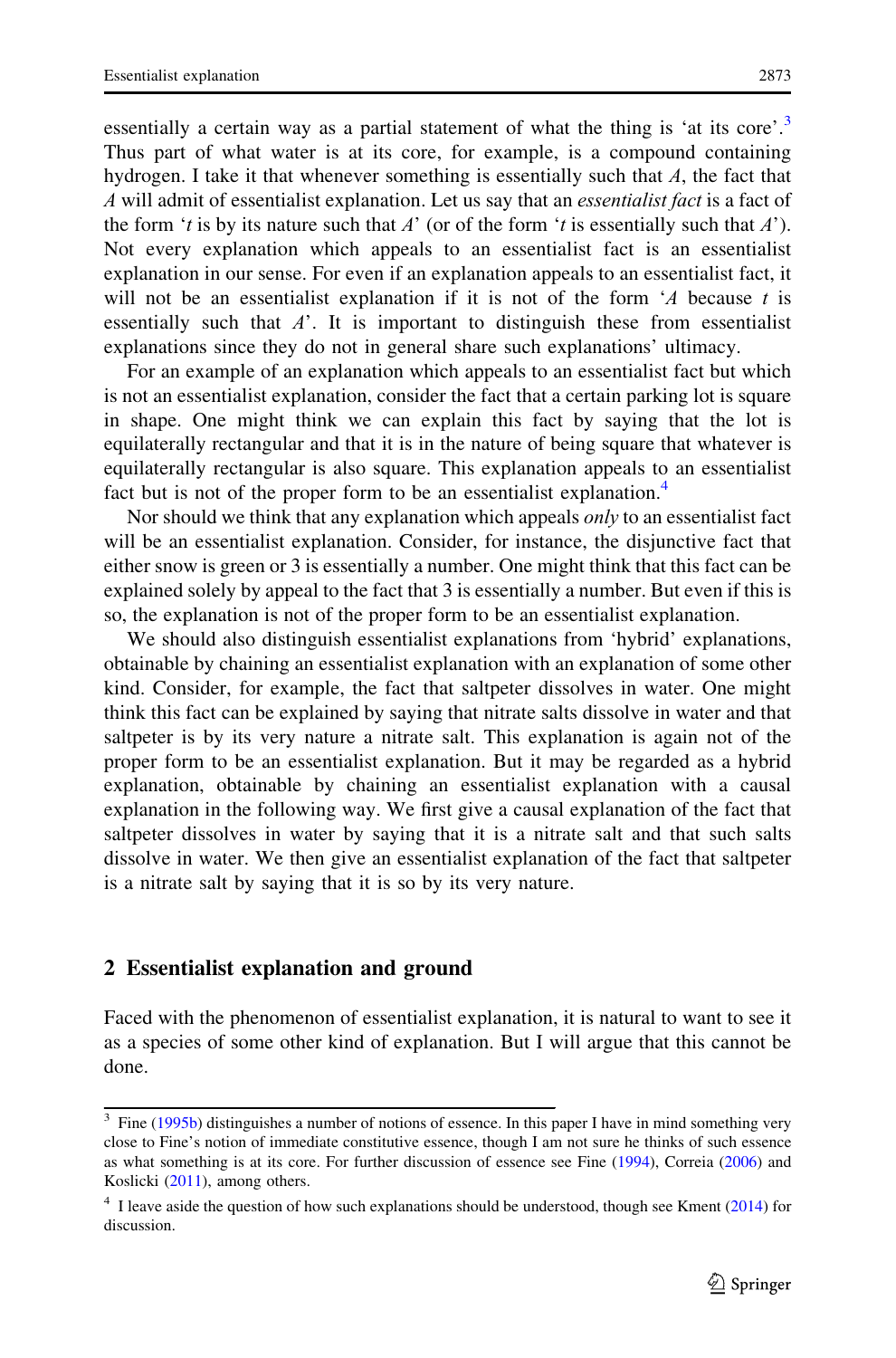Essentialist explanation is clearly not a species of causal explanation. Causal explanation, after all, proceeds by identifying causes. But water's containing hydrogen, for instance, is not caused by its essentially containing hydrogen.

Might essentialist explanation instead be a species of grounding explanation? There has recently been some interest in this proposal.<sup>5</sup> In a grounding explanation, we explain a fact by saying what grounds it.<sup>6,7</sup> Thus we might explain why a given thing is red by saying that it is crimson. Or we might explain why it is rainy or windy by saying that it is rainy. Or again, we might explain why it is true that snow is white by saying that snow is white. According to this proposal, an essentialist explanation is just a grounding explanation whose explanandum is of the form  $A$ <sup>'</sup> and whose explanans is of the form 't is essentially such that  $A'$ . Thus water's containing hydrogen will be explained by its essentially containing hydrogen in much the same way that a given thing's being red is explained by its being crimson.

The philosophers who have been interested in this proposal have not given sustained arguments for it. Their thinking has seemed to be that since  $t$  is essentially such that A' provides a metaphysical kind of explanation of A and since grounding explanation is the only metaphysical kind of explanation, this explanation must be a grounding explanation. Although the notion of a metaphysical kind of explanation is not perfectly clear, the intuitive idea is that a metaphysical kind of explanation is one that pertains to the distinctive concerns of metaphysics. The exact characterization of this notion need not detain us since our appeals to it will be uncontroversial enough. Grounding explanation, for instance, will be a metaphysical kind of explanation, while causal explanation will not be.

It can hardly be denied that 't is essentially such that  $A'$  provides a metaphysical kind of explanation of  $A$ . But metaphysicians' recent enthusiasm over ground notwithstanding, it is not clear that grounding explanation is the only metaphysical kind of explanation. Certainly this should not simply be assumed without argument. I therefore do not think these philosophers have established that essentialist explanation is a species of grounding explanation.<sup>8</sup>

Indeed, even before considering detailed arguments against this proposal we can see that it is open to significant doubt. For it is not at all clear that the fact that water

<sup>5</sup> Rosen ([2010\)](#page-18-0) flirts with the proposal, Dasgupta ([2016,](#page-18-0) 390–391) apparently presupposes it and Kment ([2014\)](#page-18-0) endorses it(though he uses 'metaphysical explanation' to mean what we mean by 'grounding explanation').

 $6$  For discussion of ground and grounding explanation, see Fine  $(2001, 2012a)$  $(2001, 2012a)$  $(2001, 2012a)$  $(2001, 2012a)$ , Schaffer  $(2009)$  $(2009)$  and Rosen ([2010\)](#page-18-0), among others. The proposal (as well as the grounding account of ultimacy rejected in Sect. [3](#page-7-0)) presupposes a unified notion of ground. This presupposition has been challenged by Wilson ([2014\)](#page-18-0) and Koslicki [\(2015](#page-18-0)); so much the worse for the proposal if they are right.

 $\frac{7}{1}$  Philosophers have distinguished notions of full and partial grounding explanation. Since an essentialist explanation is clearly a full explanation, the proposal is plausible only if understood as involving full grounding explanation.

<sup>&</sup>lt;sup>8</sup> One might, of course, use 'grounding explanation' simply to refer to any explanation of a metaphysical kind. But philosophers working on grounding explanation have tended instead to characterize such explanation by reference to paradigm cases, such as the explanation of a conjunctive fact in terms of its conjuncts, of a disjunctive fact in terms of its true disjuncts, of the possession of a determinable property in terms of the possession of a determinate property, and so on. I will follow this approach here.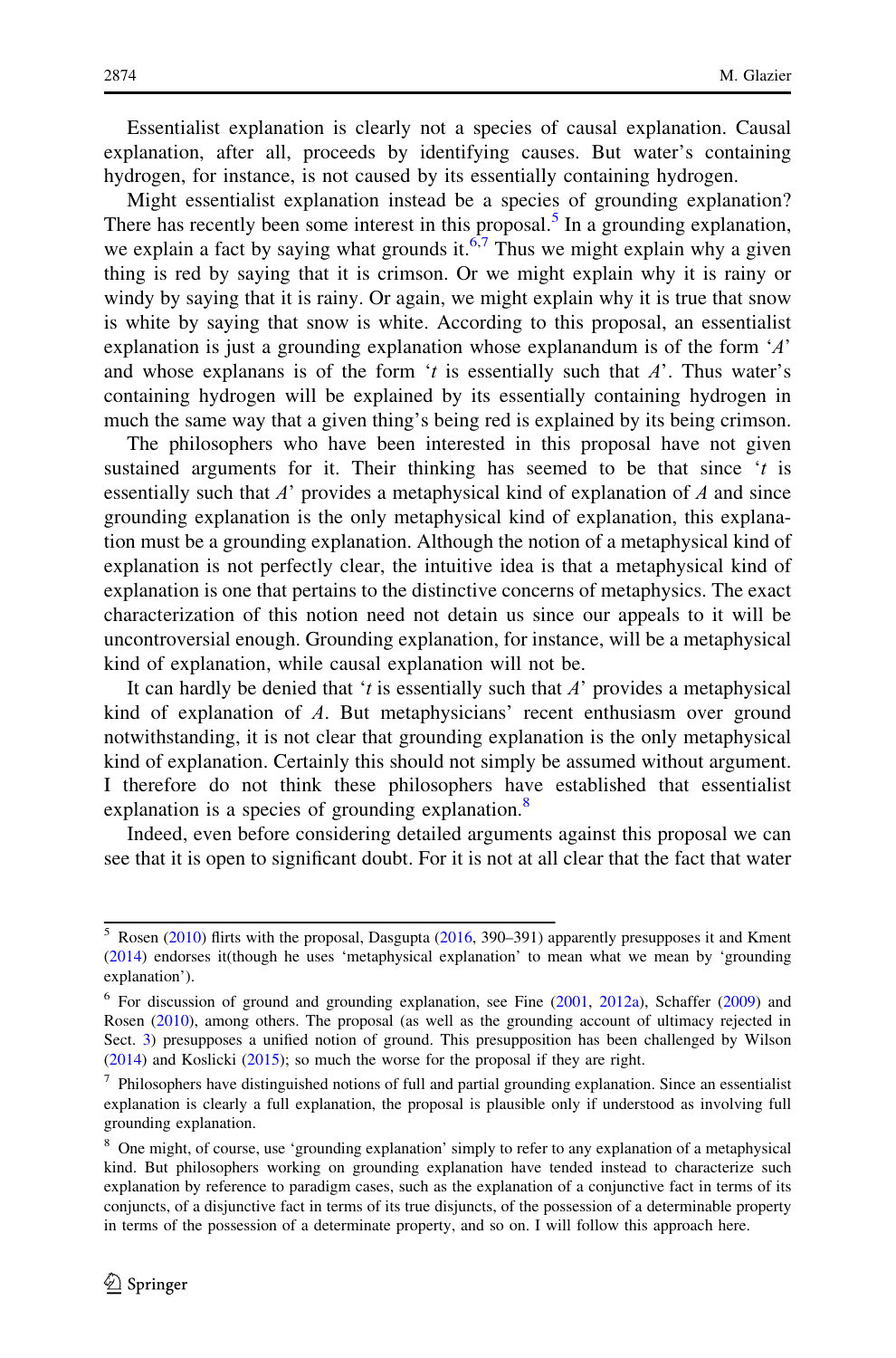contains hydrogen, for instance, is grounded in the fact that water essentially contains hydrogen. And yet if essentialist explanation is a species of grounding explanation then this must be so.

These doubts are substantiated by the following argument against the proposal. It is not implausible to think that what is in the nature of a given thing can lack grounds altogether. To see this, consider the many metaphysicians who defer to science in their metaphysical speculation. Where the deliverances of science are clear, they will 'read off' their metaphysics from these. For instance, if there is a scientific reduction of thermodynamics to statistical mechanics, they will take thermodynamic facts to be grounded in statistical mechanical facts. But where science is silent, they will feel free to speculate.

Suppose such a metaphysician comes to consider the fact that a certain electron has unit negative charge. What might she say about this fact? Her sense of the science may well incline her to take it to be a 'rock-bottom' fact about reality. She may well think, that is, that it is not grounded in any other fact. But what might she say about the electron's essence? She may well take science to be silent on the matter and so feel free to speculate. She may hold, for instance, that the electron essentially has unit negative charge. The fact that the electron has unit negative charge will then have an essentialist explanation in terms of this essentialist fact. But if the former is not grounded in any other fact, it is a *fortiori* not grounded in this essentialist fact. This scientifically deferent metaphysician will thus countenance an essentialist explanation where no grounding explanation exists. And so essentialist explanation cannot be a species of grounding explanation.

Although I suspect this metaphysician's combination of views will appeal to many philosophers, one need not share it in order to feel the force of this argument. For one thing, there could be other facts that are ungrounded yet essential. Given Cartesian dualism, for example, the fact that a given ego is conscious may well be 'rock-bottom', yet such an ego would presumably be conscious by its very nature. But more importantly, it is enough to find it intelligible that there are such facts. For whether there are such facts is then a substantive question and should not be settled merely by our account of what essentialist explanation is.

Not only does the proposal improperly settle substantive questions, it also runs afoul of natural conditions on the grounds of disjunctive facts. I will discuss two such conditions, one weaker and one stronger. Although I will motivate both independently here, it is worth noting that the weaker condition is further supported by its being a consequence of a principle in the best-developed logic of ground, due to Fine [\(2012a,](#page-18-0) [b\)](#page-18-0). In particular, it follows from Fine's elimination rule for disjunction. The proposal further runs afoul of natural conditions on the grounds of facts of existential generalization, though on this point I will be briefer.

Suppose we have a disjunctive fact  $A \vee B$ . When will an arbitrary fact ground this disjunction? An immediate first thought is that a fact can ground a disjunction only if it is a true disjunct of the disjunction. But this condition cannot be right. For a disjunction  $A \vee B$  can be grounded not just in its true disjuncts but in the grounds of those disjuncts, and such grounds will not in general themselves be disjuncts of  $A \vee B$ .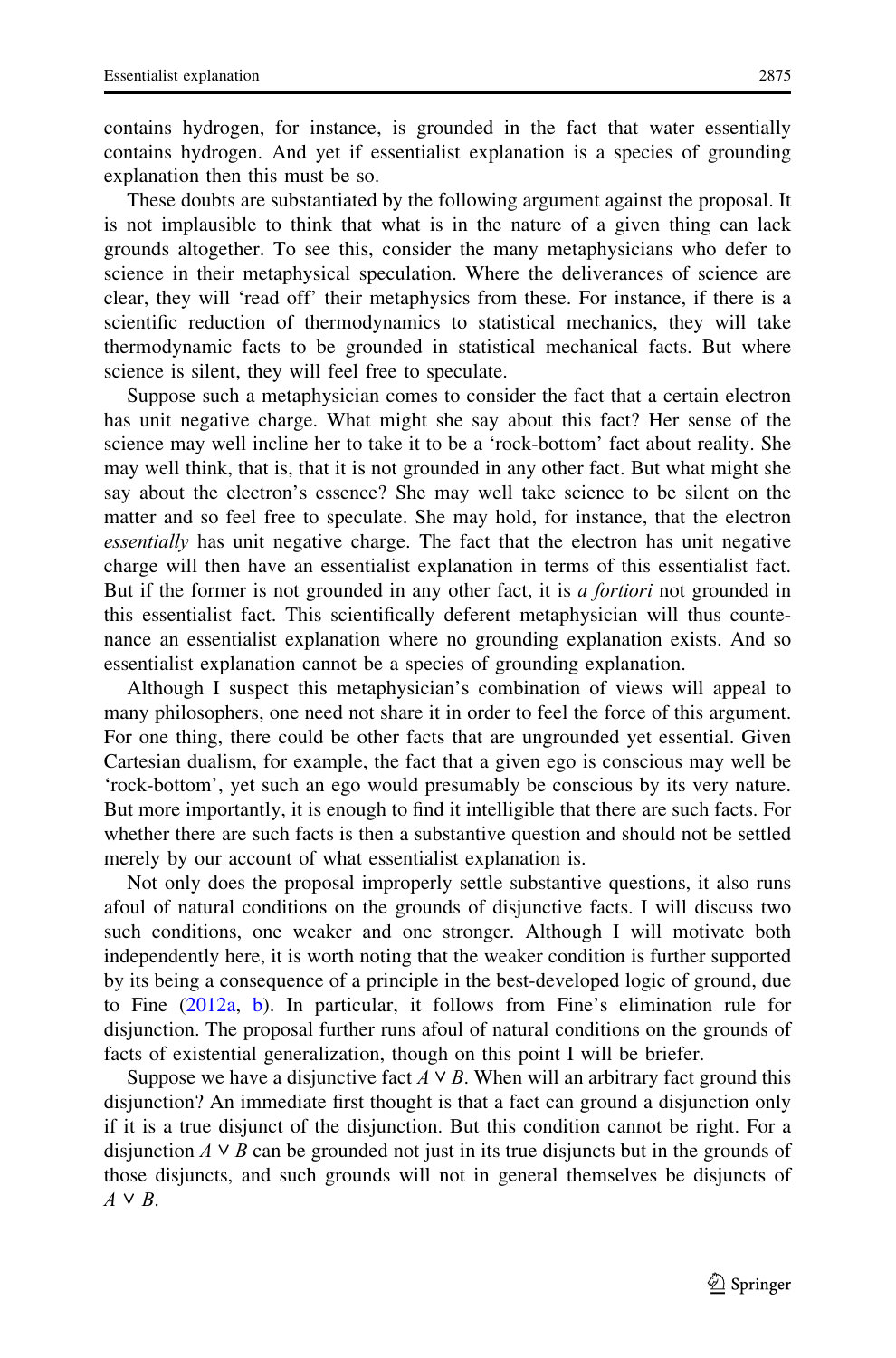All the same, we naturally think that the grounds of a disjunction will bear *some* connection to its true disjuncts. The grounding of a disjunction, we want to say, must 'proceed by way of' or be 'mediated through' its true disjuncts. In Fine's [\(2012a,](#page-18-0) 63) phrase, the true disjuncts are the conduit through which truth to the disjunction should flow.

The simplest way to capture this thought is to say that a fact can ground a disjunction only if either it is itself a true disjunct or it grounds a true disjunct. But as Fine has pointed out, this condition may be too strong. To see this, let  $A$  be the fact that the cat is on the mat, and let  $B$  be the fact that the mat is beneath the cat. One might take the view that these are distinct facts on the grounds that they involve distinct relations. Then although these facts will surely be intimately related, it will not be plausible to take either fact to ground the other. One cannot take  $A$  to ground B, for instance, since one will have equal reason to take B to ground A and so one will face circularity. All the same, one might reasonably think that  $A$  is so intimately related to B that it can do all of B's 'grounding work', in the sense that whatever is grounded in B will also be grounded in A.

Admittedly, it is not clear that one fact can do the grounding work of another fact in this way without itself being identical to or a ground of that fact. But if this is possible, then our simple condition on the grounds of disjunctions was too strong. To be safe, we should instead say that a fact can ground a disjunction only if either it is itself a true disjunct *or* it grounds a true disjunct *or* it does the grounding work of a true disjunct. And given plausible principles concerning ground, this new condition is equivalent to the condition that a fact can ground a disjunction only if it does the grounding work of a true disjunct.<sup>9</sup> This weaker condition is a consequence of Fine's  $(2012a, 64)$  $(2012a, 64)$  elimination rule for disjunction.<sup>10,11</sup>

The proposal that essentialist explanation is a species of grounding explanation runs afoul of this weaker condition and therefore of the stronger condition as well. To see this, consider something that essentially satisfies a disjunctive condition without essentially satisfying either disjunct. Consider, for instance, a Boolean (binary) variable in a computer program. It is not implausible to suppose that any such variable essentially has one of two values—call them 0 and 1. Of course, it does not essentially have the value 0. Nor does it essentially have the value 1.

 $9$  Of course, in the case of the cat and the mat, one might take the facts A and B to be identical and so think the case provides no reason to think our first condition was too strong. (See Williamson [1985;](#page-18-0) Fine [2000;](#page-18-0) Dorr [2004,](#page-18-0) among others, for discussion of the general issues here.) But one might think all the same that there is some other reason to adopt the weaker condition. Alternatively, one might think that there is no such reason and that the stronger condition should be maintained. The case developed below shows that the grounding proposal should be rejected whichever of these views one has.

 $10$  Fine's rule is formulated more generally and employs his notion of 'weak ground'. If one fact weakly grounds another, that entails that the first does the grounding work of the second, in our sense. The converse, however, does not hold.

 $11$  One might think the condition should be weakened still further, or should have been weakened in a different way. Consider a disjunction A ∨ B both of whose disjuncts are true. One might wish to count as grounds of the disjunction all facts that ground the conjunction  $A \wedge B$ . And one might think that among these facts we may well find facts that do not do the grounding work of either disjunct alone. The case developed below shows that the grounding proposal runs afoul of this condition too.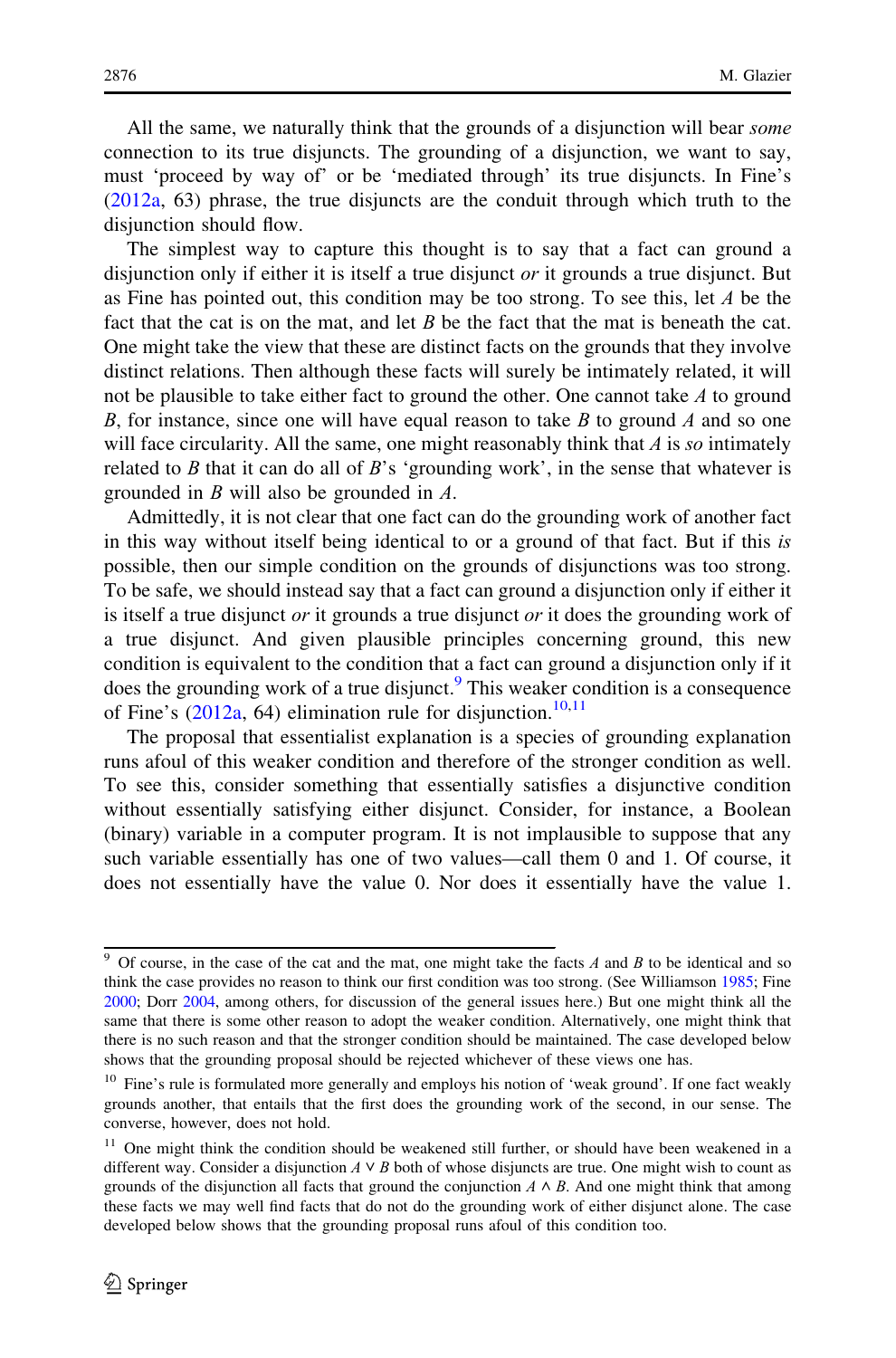Indeed, its value may switch between these two as the program executes. All the same, we may suppose it is essentially such that it has the value 0 or it has the value 1.

Suppose further that we have a particular Boolean variable foo that has the value 1. It then follows logically that foo has the value 0 or it has the value 1. Since foo is also *essentially* such that it has the value 0 or the value 1, we may give an essentialist explanation of its having the value 0 or 1 by saying that it essentially has the value 0 or 1. And so if essentialist explanation is a species of grounding explanation, foo's having the value 0 or 1 will be grounded in its essentially having the value 0 or 1.

But this grounding claim is ruled out by the condition that a fact can ground a disjunction only if it does the grounding work of a true disjunct. The true disjunct that foo has the value 1 grounds the contingent fact that foo has the value 1 or snow is green. But the fact that foo essentially has the value 0 or 1 cannot ground this contingent fact. After all, since essentialist facts are necessary, and since facts necessitate what they ground, $^{12}$  no essentialist fact can ground anything contingent. The essentialist fact therefore fails to do the grounding work of the true disjunct and so cannot ground the disjunction. The proposal that essentialist explanation is a species of grounding explanation, then, runs afoul of the weaker condition on the grounds of disjunctions. It therefore runs afoul of the stronger condition as well.

In a similar way, the proposal also runs afoul of natural conditions on the grounds of facts of existential generalization. Much as we argued that the grounding of a disjunction must be 'mediated through' its true disjuncts, we may argue that the grounding of an existential generalization must be 'mediated through' its instances. And we may again capture this thought by means of a stronger and a weaker condition. The stronger condition is that a fact can ground an existential generalization only if either it is itself an instance or it grounds an instance. Or, if we respect Finean scruples, we obtain the weaker condition that a fact can ground an existential generalization only if it does the grounding work of an instance.<sup>13</sup>

The proposal is inconsistent with the weaker (and thus with the stronger) condition. To see this, consider something that essentially satisfies an existential condition without essentially satisfying any of its instances. Suppose, for instance, that this table is essentially spatially located—that is, that it is essentially such that there is some region in space at which it is located. Suppose further that as it happens, the table is located at region  $R$ . Of course, it is not essentially so located, for it could easily have been located elsewhere. We may now argue in much the same way as in the disjunctive case. The sole instance of the existential generalization that the table is spatially located is the fact that the table is located at R. And while the fact that the table is essentially spatially located is necessary, the

 $12$  *Pace* Leuenberger ([2014\)](#page-18-0) and Skiles [\(2015\)](#page-18-0).

<sup>&</sup>lt;sup>13</sup> This condition, with one slight qualification, is a consequence of Fine's  $(2012a, 65)$  $(2012a, 65)$  $(2012a, 65)$  elimination rule for the existential quantifier. The qualification is this: if some instance is in Fine's sense 'zero-grounded', then his rule allows that a fact might ground an existential generalization even if it fails to do the grounding work of any instance, provided it does the grounding work of the 'totality fact' that the objects of the domain are what they are. Our argument can be modified to accommodate this qualification.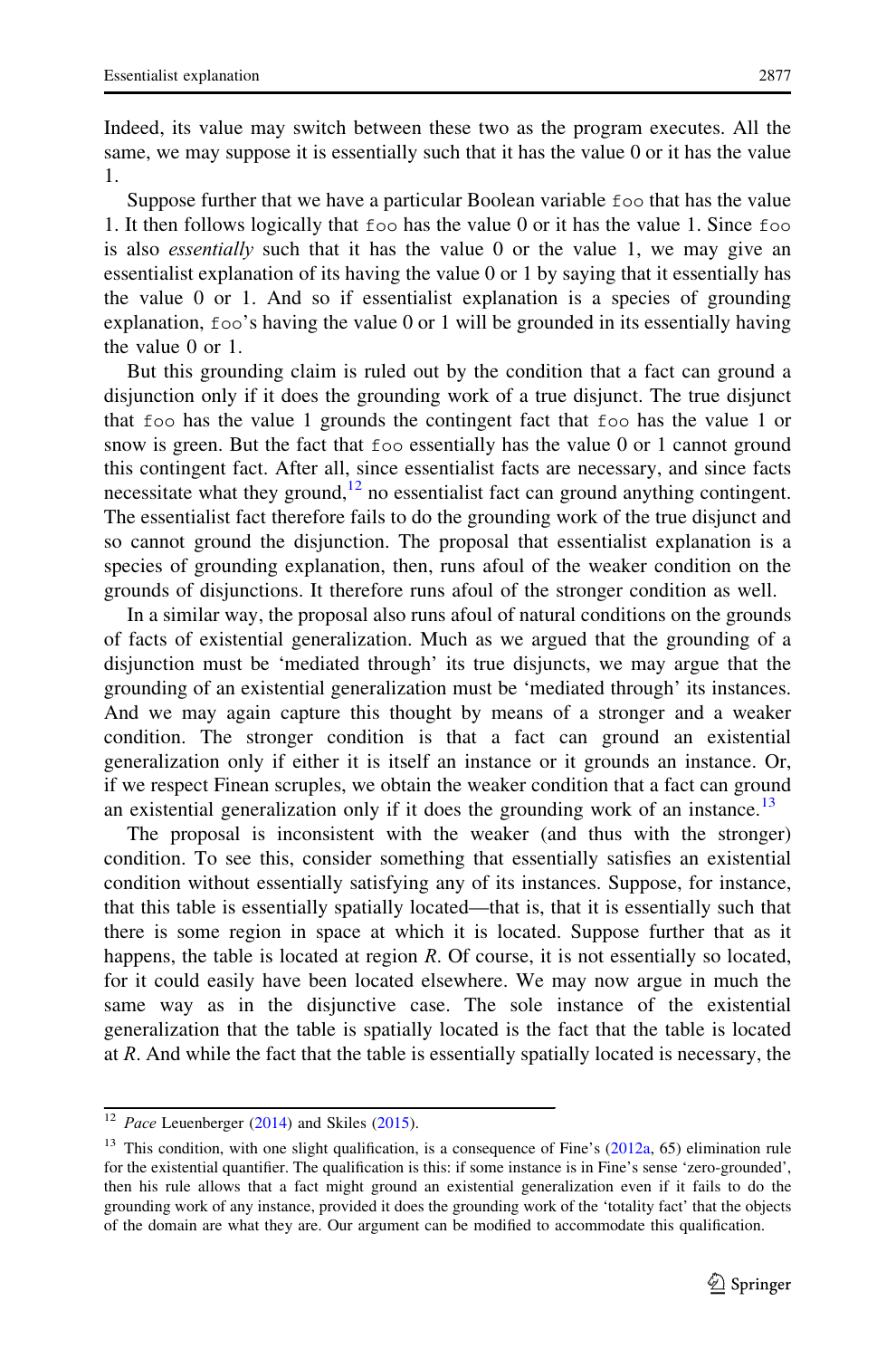<span id="page-7-0"></span>fact that it is located at  $R$  is contingent. The former therefore cannot do the grounding work of the latter. Given the weaker condition, then, the fact that the table is essentially spatially located cannot ground the fact that it is spatially located. Since we can give an essentialist explanation of its being spatially located in terms of its being essentially spatially located, the proposal runs afoul of this condition.

For these reasons, the proposal that essentialist explanation is a species of grounding explanation should be rejected. We therefore arrive at the view that grounding explanation is not the only metaphysical kind of explanation. The fact that foo has the value 0 or 1, for example, admits of two kinds of metaphysical explanation: it has a grounding explanation in terms of its having the value 1, and it has an essentialist explanation in terms of its having the value 0 or 1 by its very nature.

Rather than taking metaphysical explanation to be exhausted by grounding explanation, we should instead see it as a family of kinds of explanation. Grounding explanation and essentialist explanation are two members of this family. Perhaps there are others still.

#### 3 The ultimacy of essentialist explanation

I turn now to what I have called the ultimacy of essentialist explanation. Suppose we ask why Socrates' singleton set contains Socrates, and suppose we answer by saying that it is in the very *nature* of this set to contain Socrates. When this kind of explanation is given, one has the sense that we have reached the end of the explanatory road. After all, that is just what the set is!

In this sense, essentialist explanations are ultimate. I take it that we have an intuitive grasp of the notion of ultimacy or can acquire one by considering particular essentialist explanations. The aim of this section is to give an account of this intuitive notion.

Since every essentialist explanation is ultimate, there is a clear sense in which the essentialist kind of explanation is ultimate. It is not clear that any other kind of explanation is ultimate in this way. To be sure, there may well be particular causal explanations that are ultimate, such as those given in terms of the universe's initial conditions. For example, suppose we causally explain why this window shattered by saying that the Big Bang had a certain property. Then we may well have reached the end of the explanatory road. But some causal explanations are not ultimate in this way. If we causally explain the window's shattering by saying that Suzy threw a rock at it, then we have not reached the end of the explanatory road. For we might go on to explain Suzy's throw.

Again, there may well be particular grounding explanations that are ultimate, such as those given in terms of facts which themselves lack grounds. For example, suppose we give a grounding explanation of why I am forming a fist by saying that various particles are 'arranged fistwise'. Perhaps we have then reached the end of the explanatory road. But some grounding explanations are not ultimate in this way. If we give a grounding explanation of why I am forming a fist by saying that I am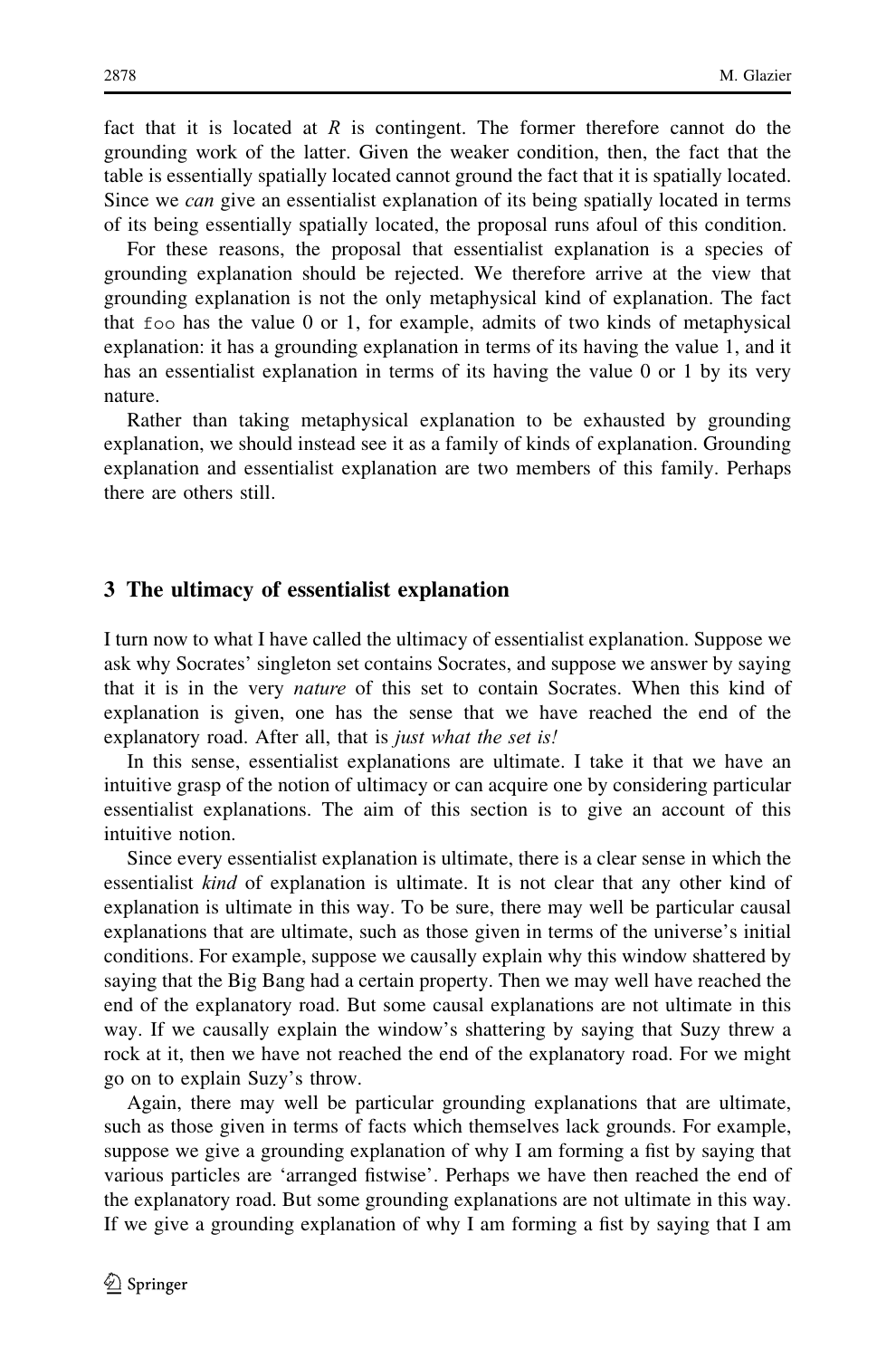clenching my hand in a certain way, then we have not reached the end of the explanatory road. For we might go on to explain why I am clenching my hand.

Essentialist explanations, by contrast, are in general ultimate. Once we have given an essentialist explanation, we have reached the end of the explanatory road. Such general ultimacy may well be unique to the essentialist kind of explanation. At the very least, it distinguishes it from other familiar kinds of explanation.

But how is the ultimacy of a *particular* essentialist explanation to be understood? In answering this question I propose to begin from the natural thought that ultimacy amounts to a lack of further explanation. What kind of further explanation is it that is lacking?

Perhaps it is grounding explanation. After all, it is hard to say what might ground essentialist facts, and so one might propose that the ultimacy of an essentialist explanation consists in there being no grounding explanation of its explanans. Since every essentialist fact is the explanans of some essentialist explanation, and since every essentialist explanation is ultimate, this grounding account is correct only if

## Essence is ungrounded All essentialist facts are ungrounded.

But it is very unclear whether this condition holds.

Before casting doubt on the ungroundedness of essence, let me set aside some bad reasons for doubt.<sup>14</sup> First, one might think that Malia Obama's singleton set essentially contains a child of Barack Obama, and that this fact is grounded in the fact that singleton Malia essentially contains Malia, together with the fact that Malia is essentially a child of Barack. But this purportedly grounded essentialist fact is not essentialist in *our* sense. Following Fine, we may distinguish *mediate* and *immediate* essence. Essence in our sense is immediate: it is what something is at its core. By 'chaining' immediate essences we obtain a mediate essence. For example, by chaining the immediate essentialist fact that singleton Malia essentially contains Malia with the immediate essentialist fact that Malia is essentially a child of Barack, we obtain the mediate essentialist fact that singleton Malia essentially contains a child of Barack. But this last fact is not essentialist in *our* sense, since this set is not at its core related to Barack. Rather, its essential relation to Barack must be 'mediated through' the essence of Malia.

Second, one might think that water essentially contains hydrogen or helium and that this fact is grounded in the fact that water essentially contains hydrogen. But this fact too is not essentialist in *our* sense. We may again follow Fine in distinguishing *consequentialist* and *constitutive* essence. Essence in our sense is constitutive. The logical consequences of a thing's constitutive essence will form its consequentialist essence. For example, that water contains hydrogen entails that it contains hydrogen or helium, and so the latter is part of the consequentialist essence of water. But the fact that water essentially contains hydrogen or helium is not essentialist in our sense, since water is not at its core related to helium. Its essential relation to helium is rather a mere consequence of its being at its core related to hydrogen.

 $14$  My discussion here owes much to Fine [\(1995b](#page-18-0)) and Dasgupta [\(2014](#page-18-0)).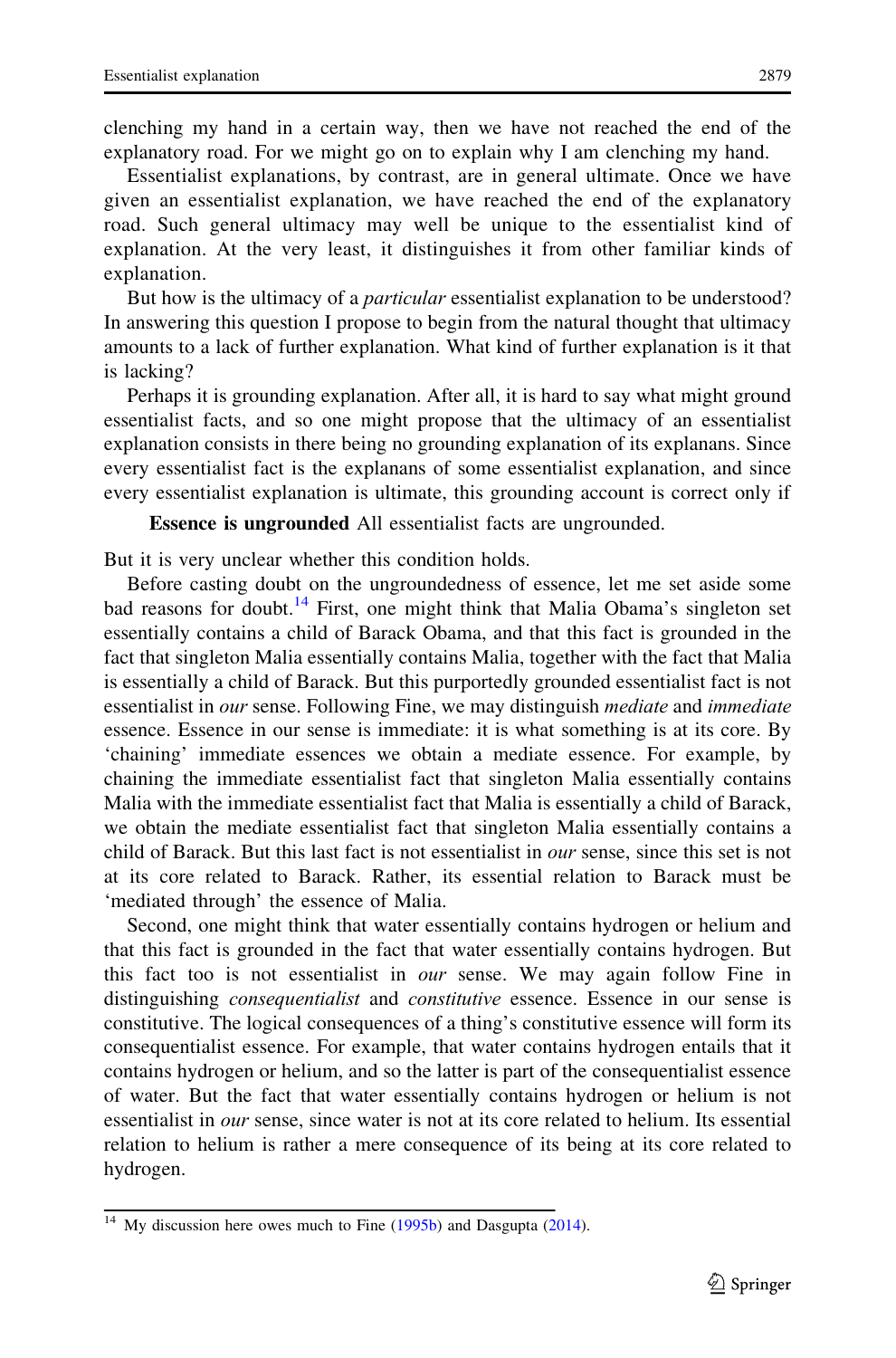We therefore should not doubt the ungroundedness of essence on the basis of such cases. But it is controversial all the same. On a familiar picture, our ontology is the product of the mind's 'carving up' reality into various objects. The view is sometimes expressed through the metaphor of a cookie-cutter: objects are the cookies cut out by the mind from the dough of reality.<sup>15</sup> On this view, objects are what they are by virtue of the mind's action. And although this is not forced upon the defender of such a view, it will not be implausible for her to take essentialist facts to be grounded in mental facts on this basis.<sup>16</sup>

We may also argue directly against the ungroundedness of essence. If we take essentialist facts all to be ungrounded, then it seems we must also take them all to be fundamental.<sup>17</sup> But some are not fundamental. Consider the fact that the US presidency is by its nature a public office. Since this fact involves the presidency, it is not fundamental. For if it were then there would be a clear sense in which the presidency would be part of the 'basic furniture of the world' and this is surely not the case. Of course, the point generalizes. The grounding account seems to lead to an implausible proliferation of the world's basic furniture: anything with an essence will be part of it.

The inference from ungroundedness to fundamentality might be challenged. But philosophers have tended to reject the possibility of facts that are both ungrounded and nonfundamental.<sup>18</sup> The fundamental facts may be intuitively thought of as the only facts God created in making the world. For the fundamental facts, then, there is an answer to the question of how they got into the world: God put them there. What about the other facts? Provided they are grounded in fundamental facts, we can answer the question for them too: they are made to obtain by fundamental facts. But if a fact is nonfundamental and also ungrounded, how can it have gotten into the world? How can a fact float free of the fundamental in this way?

It might be thought that recent work by Dasgupta ([2014,](#page-18-0) [2016](#page-18-0)) provides a response to this worry. Dasgupta argues that a fact can be both ungrounded and nonfundamental provided it is not 'apt for being grounded', and he suggests that essentialist facts fall in this category. But this response depends on the distinction

<sup>&</sup>lt;sup>15</sup> Devitt [\(1984](#page-18-0)) attributes the view to Kant.

<sup>&</sup>lt;sup>16</sup> Some remarks of Sider's ([2011,](#page-18-0) 267) suggest another way in which essentialist facts might be grounded. He floats the possibility of giving a reductive account of essence on which t is essentially such that A just in case (a) it is the case that A and (b) A is a certain sort of claim about t, such as an analytic claim.

<sup>&</sup>lt;sup>17</sup> For discussion of fundamentality see Fine ([2001\)](#page-18-0), Schaffer [\(2010](#page-18-0)), Jenkins [\(2011](#page-18-0)) and Sider ([2011\)](#page-18-0), among others.

<sup>&</sup>lt;sup>18</sup> For instance, Schaffer [\(2009](#page-18-0)), Bennett [\(2011](#page-18-0)) and deRosset ([2013\)](#page-18-0), among others. Other than Dasgupta, who is discussed below, Fine [\(2001](#page-18-0)) is the only philosopher I know of who admits the possibility of such facts. For Fine, a nonfundamental fact can be ungrounded provided it does not help to constitute the 'objective' part of the world. One might take essentialist facts to fall in this category and thereby uphold the grounding account. But such a view still runs afoul of the point made below that ground is irrelevant to the ultimacy of essentialist explanation.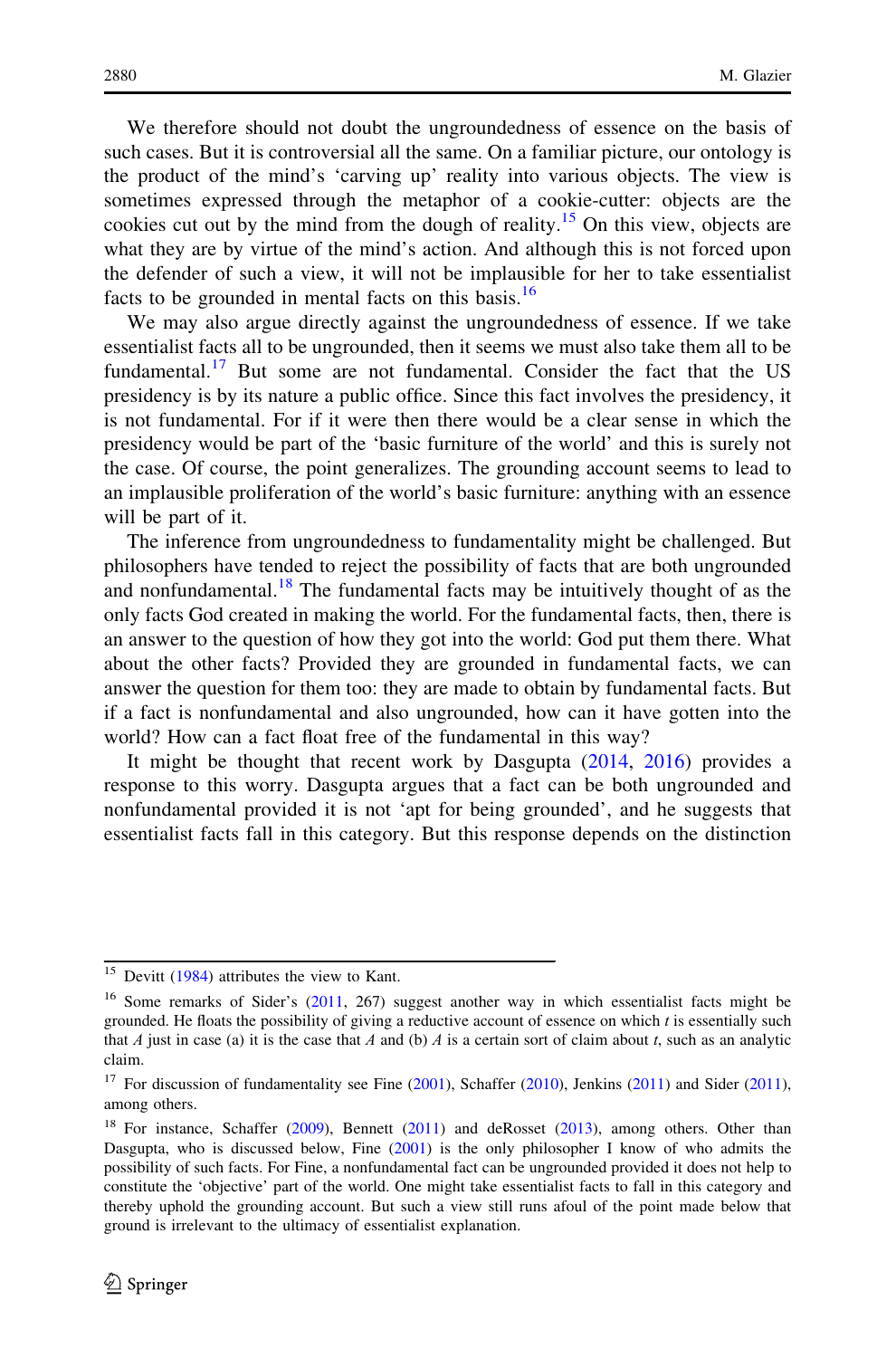between what is and is not apt for being grounded. I will argue that despite Dasgupta's efforts this distinction remains elusive.<sup>19</sup>

Although Dasgupta officially takes the distinction as primitive, he does offer a gloss. A fact will be apt for being grounded if 'the question of what grounds it can legitimately be raised and given a sensible answer, an answer that either states its ground or else states that it has none' (Dasgupta [2014,](#page-18-0) 575). However, I do not think this gloss helps to convey the distinction. For given any ungrounded fact whatsoever, there is a clear sense in which it is legitimate to raise the question of what grounds it and to answer this question by saying that the fact has no ground. Dasgupta's gloss thus threatens to leave no room for facts that are both ungrounded and not apt for being grounded. But he thinks such facts are possible, so this cannot be how he understands the distinction. Is there any other way to convey it?

A distinction may be conveyed by example. But although Dasgupta suggests that essentialist facts are not apt for being grounded, this is only a suggestion. He does not offer anything as a clear example of a fact that is not apt for being grounded. He does say the following in support of his suggestion:

For suppose (just to take a toy example) that it is essential to knowledge that someone knows only if she truly and justifiably believes. And suppose someone asks what explains this (in the metaphysical sense). In virtue of what (the question is) is it part of what knowledge is that someone knows only if she truly and justifiably believes? It is difficult to know how to respond. One is tempted to say that this is *just what knowledge is*... but of course this is what we were asked to explain! In saying this one is most naturally heard not as trying to explain this fact about knowledge in any serious sense but rather as deflecting the demand for explanation. (Dasgupta [2016,](#page-18-0) 386)

This suggests that to the extent we are inclined to deflect the demand for explanation of essentialist facts, we should take such facts to be not apt for being grounded. But once we recognize the distinction between grounding and essentialist explanation, we can see that it is not clear that we are at all inclined to deflect the demand for the former as opposed to the latter. It is therefore not clear that the phenomenon of deflection is connected to ground or to Dasgupta's distinction.

A distinction may also be conveyed by analogy, and Dasgupta does develop an analogy to causal explanation. He points out that we recognize a distinction between facts that are apt for causal explanation and facts that are not. For example, in the former category we find facts like the fact that this window shattered and the fact that the initial conditions of the universe were thus-and-so, while in the latter category we find mathematical facts like  $7 + 5 = 12$ . This is not simply the distinction between facts that have causal explanations and facts that do not. For among the facts that are apt for causal explanation we find not only facts that have such explanations, such as the fact that this window shattered, but also facts that lack such explanations, such as (let us suppose) the fact that the initial conditions of

<sup>&</sup>lt;sup>19</sup> My argument is of some interest apart from the topic of essentialist explanation, as Dasgupta has appealed to the distinction in defending the principle of sufficient reason (2016) and in formulating the thesis of physicalism (2014).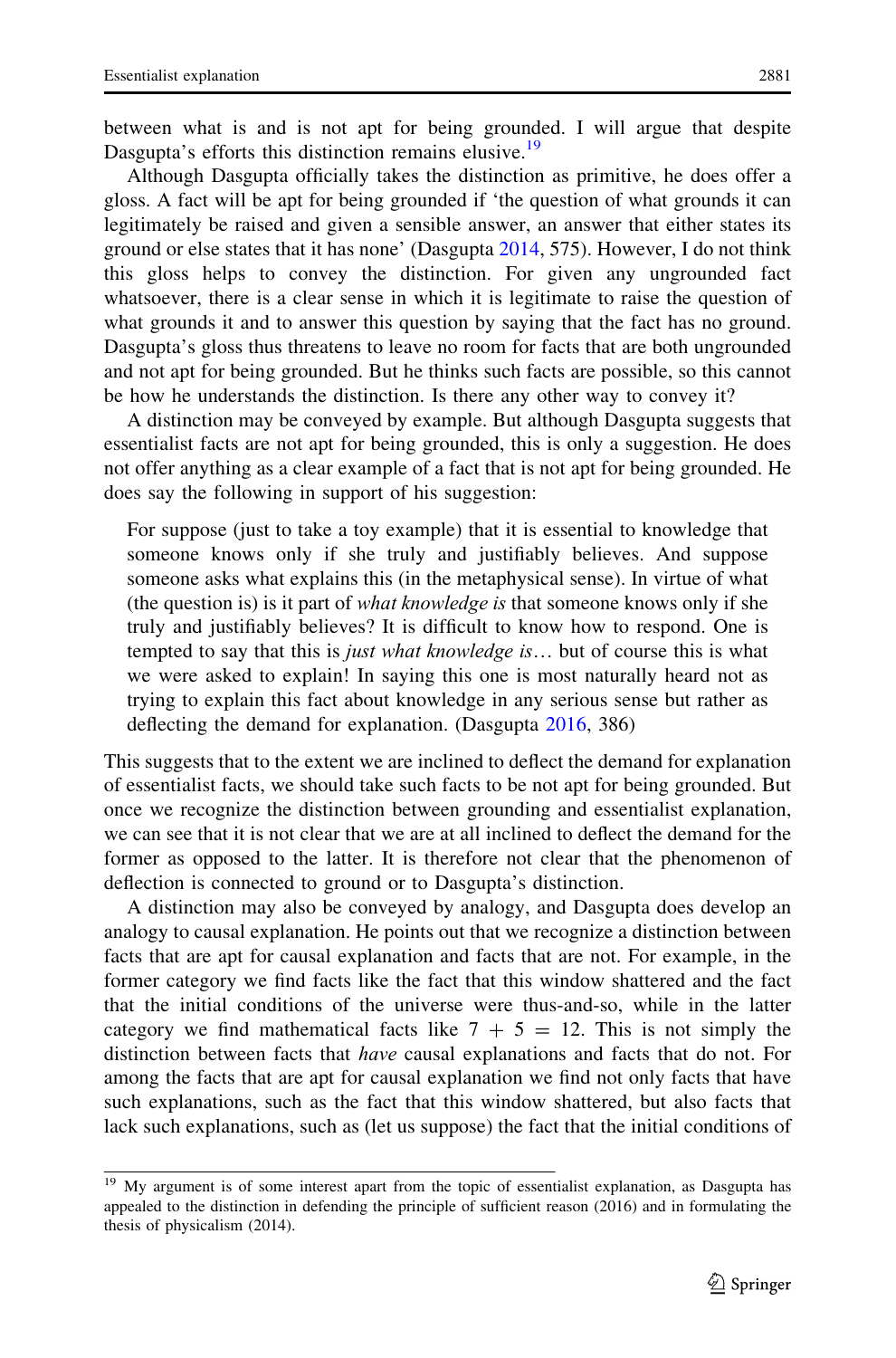the universe were thus-and-so. Dasgupta suggests that by analogy to this causal distinction we can recognize a distinction between facts that are apt for *grounding* explanation and facts that are not.

But it is not clear that causal explanation and grounding explanation are analogous in the way Dasgupta requires. We naturally understand the distinction between what is and is not apt for causal explanation by reference to the familiar distinction between what is inside the causal order or realm and what is outside this order. Both the fact that this window shattered as well as the fact that the initial conditions of the universe were thus-and-so are about what is inside the causal order. Mathematical facts, by contrast, are about what is outside the causal order. A fact will not be apt for causal explanation if it is about what is outside the causal order.

Let us suppose, then, that there is an analogous distinction between what is inside the 'grounding order' and what is outside this order. We might then try to say that a fact will not be apt for being grounded if it is about what is outside the grounding order. But no such fact would be possible, since *all* facts would be facts about what is inside the grounding order. After all, as Dasgupta himself recognizes, any two facts may be conjoined, and the conjuncts will ground the conjunction. Any fact will be a disjunct of some disjunctive fact, and the former will ground the latter. And in general the fact that A will partly ground the fact that it is true that A. So even if we could understand 'not apt for being grounded' in this way, this cannot be what Dasgupta has in mind.

Dasgupta offers a second analogy by way of conveying his distinction. The analogy is between grounding explanation and proof in an axiomatic system. He argues that we recognize a distinction between statements that are apt for being proved and statements that are not. But even if we do recognize such a distinction, it is not clear why this should lead us to recognize Dasgupta's distinction. After all, proof is not a kind of explanation. We may prove A from  $A \wedge B$ , for example, but this is no explanation of  $A$ . Or again, we may prove an axiom from itself, but this is no explanation of the axiom. Proof thus lies in an altogether different category from grounding explanation, and I do not see why we should draw conclusions about the latter on the basis of claims about the former.

I think, therefore, that Dasgupta has not offered us a way to make sense of facts that are both ungrounded and nonfundamental. And so the defender of the grounding account of ultimacy still faces our original argument against the ungroundedness of essence.

One might think there is another way to understand the ultimacy of an essentialist explanation in terms of ground. Rather than take it to consist in there being no grounding explanation of the explanans, one might instead take it to consist in the explanans' having a special kind of grounding explanation: a *zero-grounding* explanation.

The notion of zero-grounding is due to Fine. He argues for a distinction between a fact's being ungrounded and its being grounded in zero facts. For example, the fact that a given electron has unit negative charge is (let us suppose) ungrounded: it lacks a grounding explanation altogether. By contrast,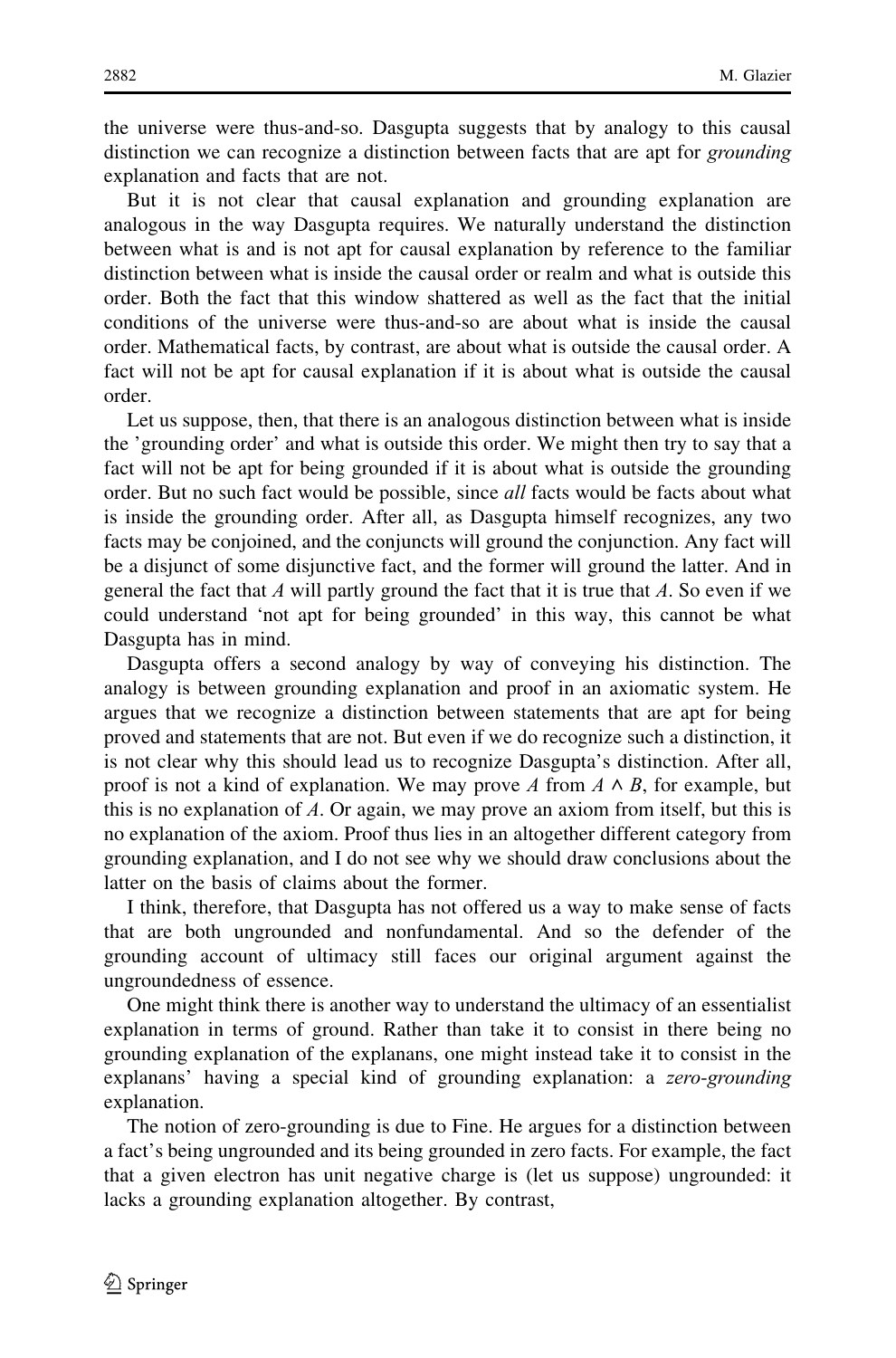suppose we thought that there was a operator of conjunction '∧' that could apply to any number of sentences  $A, B, \ldots$  It might then be maintained, as a general principle, that the conjunction  $\wedge$   $(A, B,...)$  was grounded in its conjuncts A, B,.... So in the special case in which the operator  $\wedge$  was applied to zero statements, the resulting conjunction  $T = \Lambda$ () would be grounded in its zero conjuncts. $20$ 

Just as our earlier grounding account is correct only if all essentialist facts are ungrounded, so the zero-grounding account is correct only if they are all zerogrounded.

But what reason is there to think this condition is met? If we admit that the null conjunction ∧() is zero-grounded, we do so because it is a degenerate case of the general grounding principle that conjunctions are grounded in their conjuncts. But there seems no corresponding grounding principle of which essentialist facts are a degenerate case. $21$ 

Litland [\(2017](#page-18-0)) has motivated a claim of zero-groundedness in a different way. He pictures ground as a machine that takes some propositions as input and generates other propositions as output. The fact that A will ground the fact that B just in case the machine, given A, generates B. Litland suggests that the fact that A will be zerogrounded just in case  $\vec{A}$  is generated given no input. He imagines that the machine, when given no input, 'simulates' the result of being given various propositions as input, and so he thinks that among the zero-grounded facts will be facts about ground itself. But even if Litland's picture of ground-as-machine is apt, there seems no reason to think that, given no input, the machine will generate propositions of the form 't is essentially such that  $A'$ . And so Litland's picture does not motivate the claim that essentialist facts are zero-grounded.

In any case, even if such facts are zero-grounded, the ultimacy of an essentialist explanation cannot consist in its explanans' having a zero-grounding explanation. For a zero-grounding explanation is still a grounding explanation, albeit one of a strange kind. Consider the null conjunction, for instance. If Fine is right, then by appeal to facts about the operator ∧, an explanation can be given of why the null conjunction obtains. To have a zero-grounding explanation, then, is to have this strange kind of grounding explanation. But when we have given an essentialist explanation, we have reached the end of the explanatory road. Surely this does not consist in there being a further explanation! And so the ultimacy of an essentialist explanation cannot consist in its explanans' having a zero-grounding explanation.

What then *does* it consist in? In order to see how to answer this question, let us first consider the analogous question for causal explanation. What does the ultimacy of such an explanation consist in?

The natural answer is that it consists in there being no causal explanation of its explanans. Pretend, for instance, that the world came into existence 2 s ago ex nihilo. And suppose that 2 s ago Suzy threw a rock at a window that has just now

 $20$  Fine ( $2012a$ , 48). Fine speaks of statements here, but a corresponding example involving facts could be given.

 $21$  I am grateful to Ted Sider for discussion of this issue.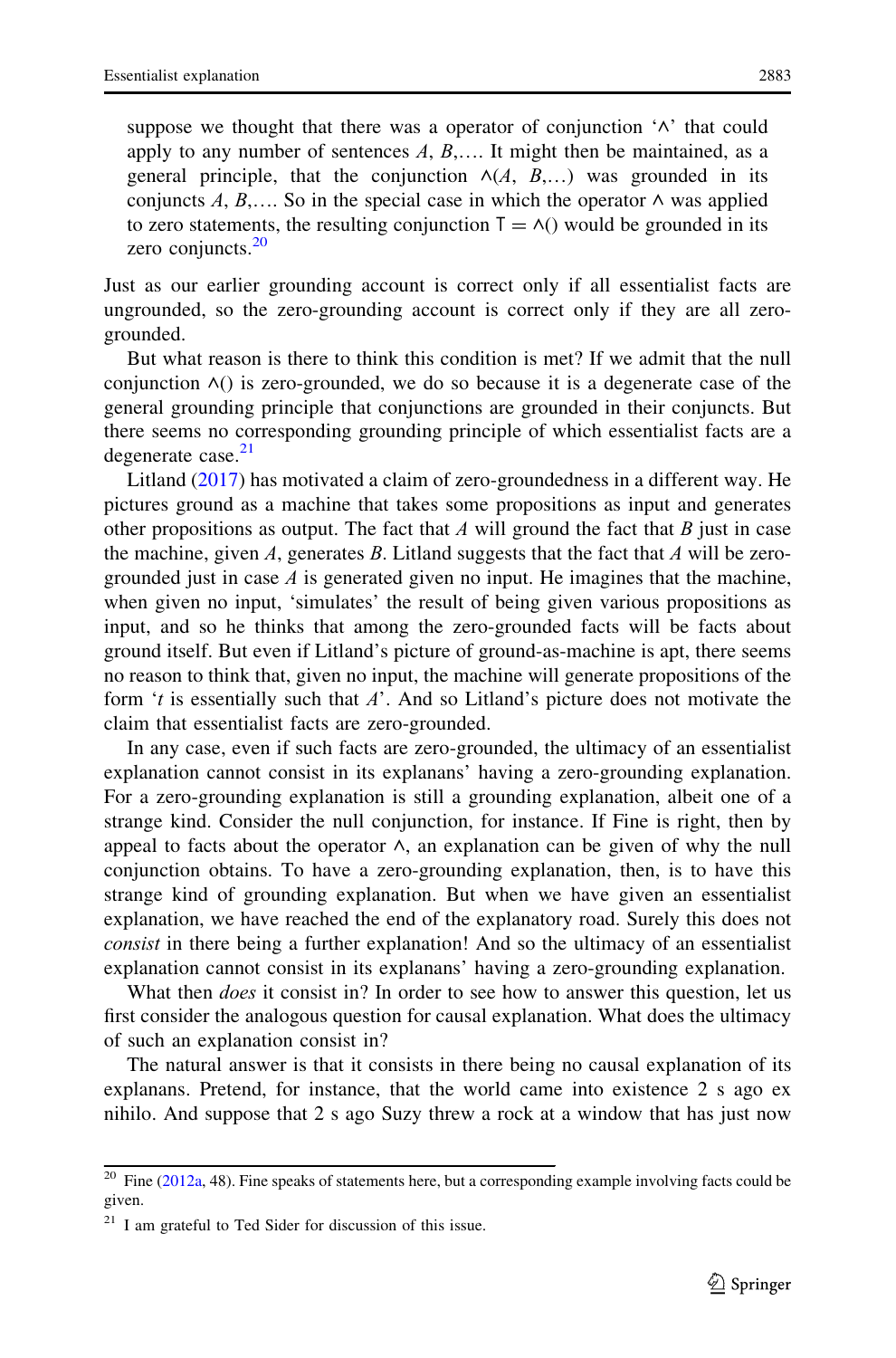shattered. Then a causal explanation of the shattering in terms of Suzy's throw is intuitively ultimate: in giving this explanation we seem to reach the end of the explanatory road. It is natural to think that this ultimacy consists in there being no causal explanation of Suzy's throw.

To be sure, there may be some other kind of explanation of the throw. But this is irrelevant to the ultimacy of our causal explanation. The fact that Suzy threw a rock may well have a grounding explanation in terms of the motions of the particles that constitute her body and the rock. But whether or not there is such an explanation of Suzy's throw, it does not matter. We remain firm in our intuitive judgment that the causal explanation is ultimate.

These considerations motivate a general thesis. What is it in which the ultimacy of an explanation of a given kind consists? The natural answer is that it consists in there being no explanation of that kind of its explanans. In particular, then,

Ultimacy of essentialist explanation The ultimacy of an essentialist explanation consists in there being no essentialist explanation of its explanans.

As in the causal case, the explanans may admit of some other kind of explanation. But whether or not there is such an explanation, this is irrelevant to the ultimacy of the essentialist explanation. In particular, an essentialist explanation can be ultimate even if its explanans admits of grounding explanation. We therefore face no pressure to take essentialist facts to be ungrounded and so avoid the implausible consequences that threatened the grounding account.

It is worth noting that the ungroundedness of essence is almost inevitable if one fails to recognize the distinction between essentialist and grounding explanation. For the ultimacy of essentialist explanation will then naturally lead one to conclude that every essentialist fact lacks a grounding explanation. I cannot help but think that the philosophers who have been attracted to the ungroundedness of essence may have arrived at this in part through not properly distinguishing these two kinds of explanation.

It is natural to express the ultimacy of essentialist explanation by saying that once we have given such an explanation, there is no further explanation that can be given, or there is nothing more to say by way of explanation. But these claims must be understood only to deny further essentialist explanation. We do not deny that the explanandum may admit of some other kind of explanation, such as causal or grounding explanation, in addition to its essentialist explanation. Nor do we deny that the explanans may have a further explanation of some kind or other.<sup>22</sup> We insist only that it has no further essentialist explanation.

The preceding section argued that essentialist explanation should not be understood in terms of ground. The present section extends this moral: the *ultimacy* 

<sup>&</sup>lt;sup>22</sup> Suppose, for instance, that one takes the fact that water contains hydrogen to admit of essentialist explanation in terms of the fact that water essentially contains hydrogen. Nothing said here prevents one from taking the latter to admit of some kind of further explanation—perhaps a grounding explanation—in terms of the fact that water is essentially  $H_2O$ , or in terms of some more general fact about the essence of the kind 'chemical compound', or in still other terms.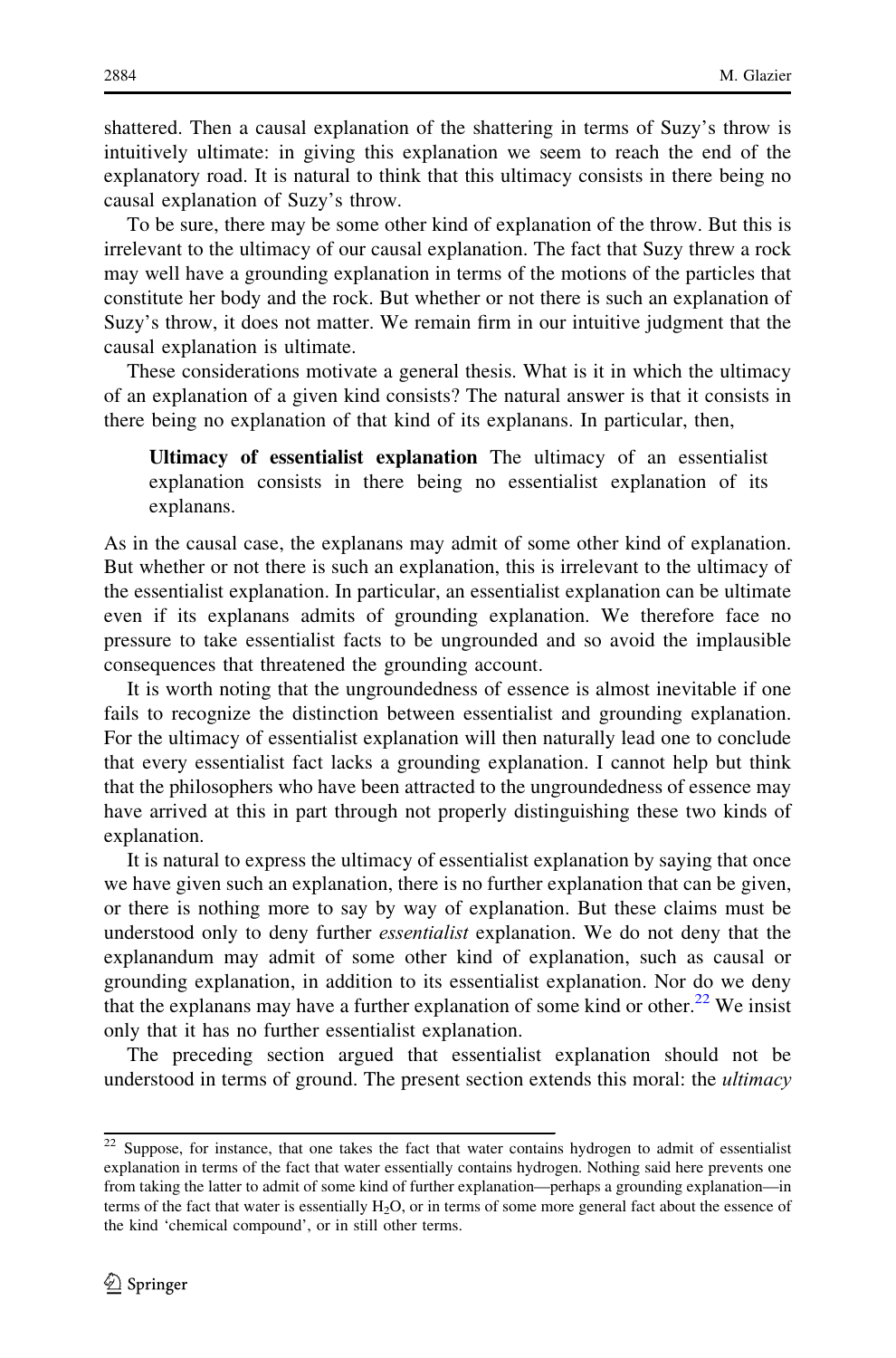<span id="page-14-0"></span>of such explanation, too, should not be understood in terms of ground. Rather, this ultimacy can be understood only in essentialist terms. On both counts, our two metaphysical kinds of explanation should be kept separate.

#### 4 The inessentiality of essence

The ultimacy of an essentialist explanation, then, consists in there being no essentialist explanation of its explanans. But natural though this account is, one might still wonder whether it is subject to counterexample.

There is clearly no counterexample to the sufficiency of the account. That is, there is no essentialist explanation whose explanans itself lacks an essentialist explanation but which is not ultimate. For every essentialist explanation is ultimate.

But might there be a counterexample to the account's necessity? That is, might there be an essentialist explanation which is ultimate but whose explanans admits of essentialist explanation? If the following principle holds, there is no such counterexample.

**Inessentiality of essence** There do not exist s, t and A (where s and t are not necessarily distinct) such that  $s$  is essentially such that  $t$  is essentially such that A.

I will argue that this principle does indeed hold and thus that there is no counterexample to our account. But it should be borne in mind that the account is attractive even without this additional support. And so even if my argument fails to establish that there is no counterexample, as long as none is forthcoming there remains reason to adopt the account.

I introduce some notation in order to more easily argue for the principle. Let us use ' $E_t A$ ' to mean that t is essentially such that  $A<sup>23</sup>$  We may then state the principle of the inessentiality of essence as the claim that we never have  $E_s E_t A$ . Now either s and t are identical or they are distinct; we consider each case in turn.

Suppose first that  $s$  and  $t$  are identical. Then the principle of the inessentiality of essence amounts to the claim that there do not exist t and A such that  $E<sub>i</sub>E<sub>i</sub>$ A. To assess this claim, consider the proposition that  $E<sub>t</sub>A$ —that t is essentially such that A. Could this proposition about what is essential to t be *itself* essential to  $t$ ? I do not think that it could.

To see why not, consider a particular case. Let it be the proposition that Socrates' singleton set essentially contains Socrates. We may think of this proposition, and indeed of any essentialist proposition about this set, as a statement of what the set is 'at its core'. At least part of what this set is at its core, then, is a 'container' of Socrates. Does this fact, about what the set is at its core, itself partly constitute what the set is at its core? It does not seem so. It is *about* the core, so to speak, rather than part of the core. And so we should not take singleton Socrates to be essentially such that it essentially contains Socrates.

<sup>&</sup>lt;sup>23</sup> This notation is due to Kment [\(2014](#page-18-0)). Fine's [\(1995a](#page-18-0)) notation ' $\square A$ ' is more familiar, but I wish to avoid the suggestion that our notion of essence obeys a modal logic.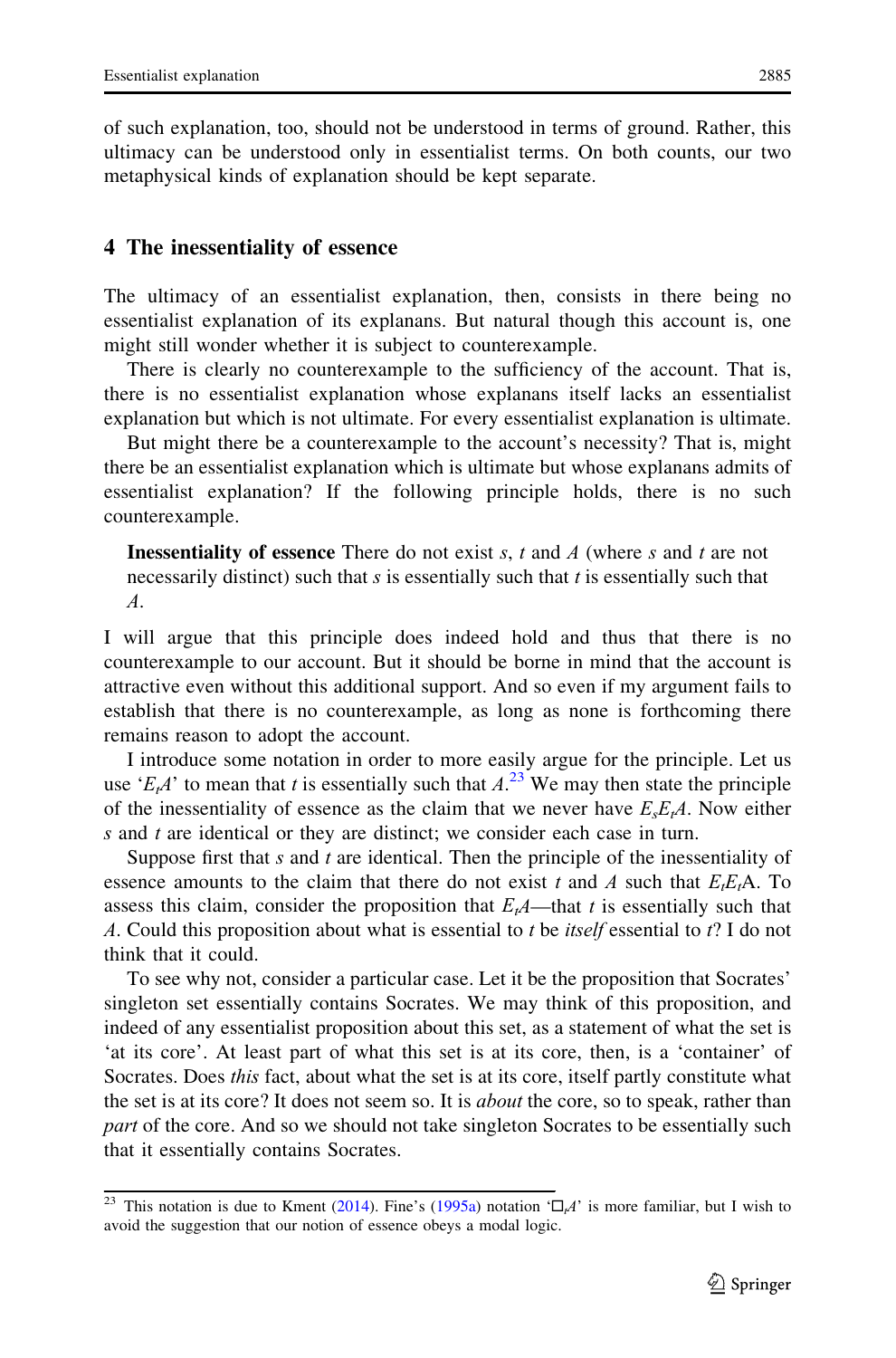To be sure, there might be thought to be a sense in which this essentialist claim holds. After all, the set's essentially containing Socrates might be thought to be entailed, perhaps trivially, by its containing Socrates. It will then be part of the consequentialist essence of the set that it essentially contains Socrates. But this thought should not mislead us into taking the essentialist claim to hold in our sense.<sup>24</sup>

Suppose now that s and t are distinct. Can it be the case that  $E<sub>s</sub>E<sub>t</sub>A$ ? If we never have  $E.E.A$ , it is even more clear that that we never have  $E.E.A$ . For if  $E.A$  does not even lie in the nature of  $t$  itself, how could it lie in the nature of some *other* thing? If  $E<sub>A</sub>$  is outside the core even of t itself, so to speak, it is still further outside the core of what is distinct from t. And so it seems we cannot have  $E_s E_t A$ .

Again, it might be thought that there is a sense in which an essentialist claim of this form can hold. Consider the claim that Malia Obama's singleton set is essentially such that Malia is essentially a child of Barack. Since this set essentially contains Malia, it might be thought part of its consequentialist essence, perhaps trivially, that Malia is essentially a child of Barack. But this thought should not mislead us into taking the essentialist claim to hold in our sense of what something is at its core. Indeed, at its core the set is not related to Barack<sup>25</sup>

Our intuitive argument against the possibility of  $E<sub>s</sub>E<sub>t</sub>A$  for distinct s and t finds further support in a principle about essence. Suppose that momentarily we will be given a thing and asked to say what lies in its nature. That is, we will be given t and asked to list the propositions A for which  $E_tA$ . Before we know what we will be given, can we say anything about the propositions we will have to list? I think we can. At the very least, these propositions will surely all involve the thing in question. For how could a fact partly constituting what a thing is at its core fail to involve that thing?

I suspect that this thought has guided philosophers when they have suggested what might lie in the nature of various things, since as far as I know their suggestions have always conformed to it. For example, we find Aristotle asserting that Socrates is such that he is essentially human. We find Anselm asserting that God is essentially such that nothing greater than him can be conceived. We find

<sup>&</sup>lt;sup>24</sup> See also the discussion in Dasgupta [\(2014\)](#page-18-0). It is actually a theorem of Fine's ([1995a](#page-18-0)) system that if t is essentially such that A, then t is essentially such that t is essentially such that A. But that system is intended to govern a consequentialist notion of essence, and Dasgupta shows that the proof of Fine's theorem does not plausibly carry over to the case of our constitutive notion.

<sup>&</sup>lt;sup>25</sup> One might take the nature of conjunction to be given by a certain function f on pairs of truth values and so think that conjunction essentially operates in accord with  $f$ . And one might further take functions to have their values essentially and thus think that  $f$  not only maps  $(T, T)$  to  $T$  but does so essentially. By 'chaining' these essences in the manner discussed in Sect. [3](#page-7-0), one might then come to accept the proposition that conjunction essentially operates in accord with a function that maps (T, T) to T. But this should not be taken to provide a counterexample to the principle of the inessentiality of essence. For in the first place, there is no reason to take it to be essential to conjunction that the conjunction-function  $f$ essentially maps (T, T) to T, which is what is required for a counterexample. And in the second place, the notion of essence involved in the proposition is mediate, whereas the notion involved in the principle is immediate. I am grateful to an anonymous referee for calling my attention to this case.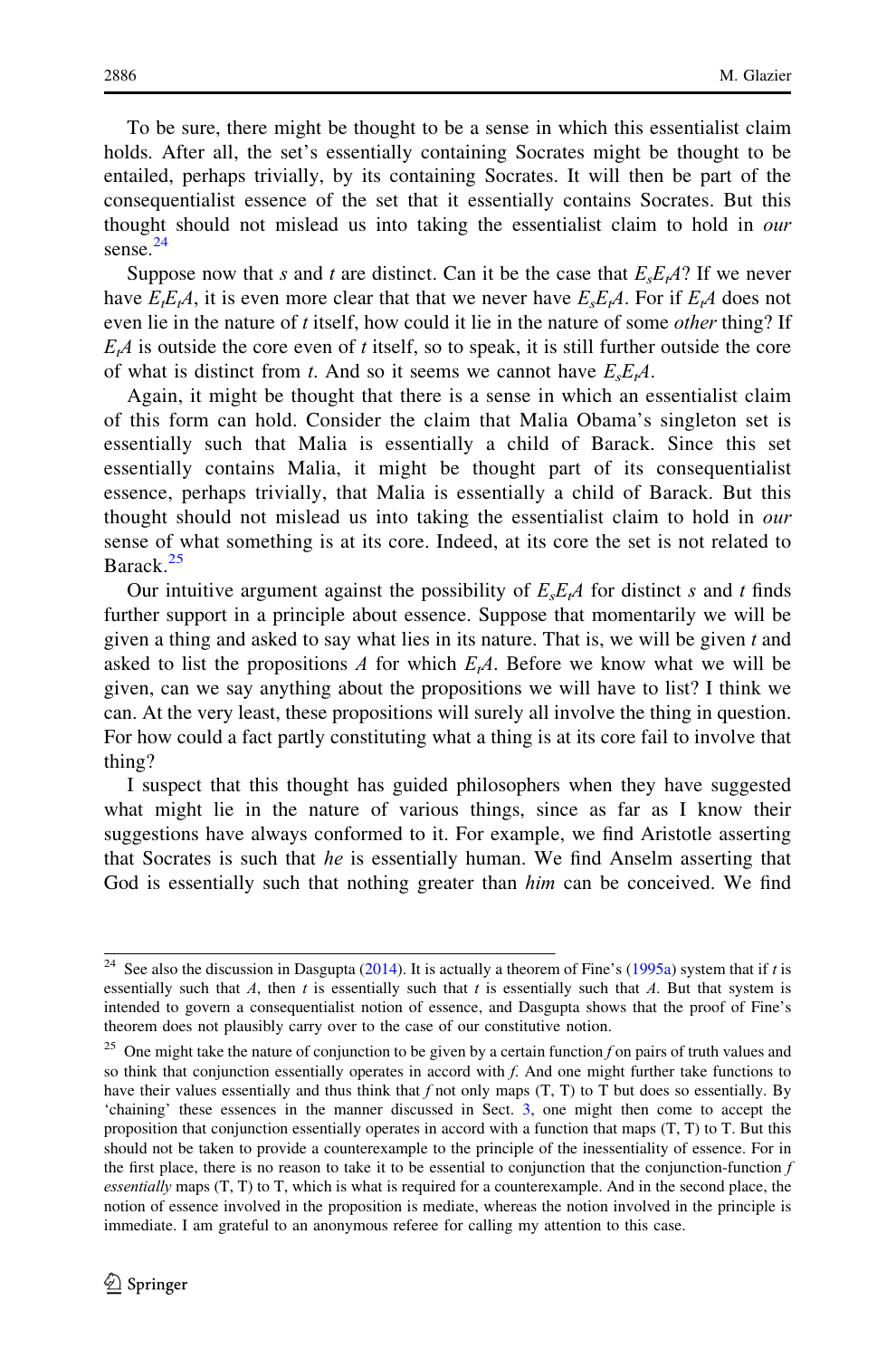Leibniz asserting that if x is F then x is essentially such that it is F. And we find Kripke asserting that water is essentially such that it is  $H_2O$ .

It will help to state the thought as the following principle:

Sources are constituents If  $E<sub>t</sub>A$  then t is a constituent of A.

According to this principle, the 'essentialist source' of a proposition, that in whose nature the proposition lies, must itself be a (Russellian) constituent of the proposition.<sup>26</sup>

We may now use this principle to argue that we never have  $E<sub>s</sub>E<sub>t</sub>A$  for distinct s and t. If  $E<sub>s</sub>E<sub>t</sub>A$ , then since sources are constituents, s must be a constituent of  $E<sub>t</sub>A$ . So either s is identical to t, s is a constituent of A, or s is the essentialist operation E—the operation that takes t and A to  $E<sub>r</sub>A$ . Since by assumption s and t are distinct, there remain two cases to consider.

Suppose first that s is a constituent of A. Then since  $E<sub>t</sub>A$ , the essence of t involves s. And of course, since  $E<sub>s</sub>E<sub>t</sub>A$  the essence of s involves t. But there is a powerful reason to think such 'reciprocal essences' are impossible. To say that a thing is by its very nature a certain way, or is essentially a certain way, is to give a partial 'real definition' of that thing, in the sense of an explanatory account of what the thing is. Thus not only does singleton Socrates contain Socrates by its very nature, we may explain what singleton Socrates is by saying that it is the set that contains Socrates and nothing else. Reciprocal essences therefore lead to circular explanation. If the essence of  $t$  involves  $s$  and vice versa, then what  $t$  is may be explained in terms of s and vice versa. But no explanation can be circular in this way. $27$ 

We therefore cannot take s to be a constituent of A. The remaining possibility is that s is the essentialist operation  $E$ —or, as I will say, that s is essence itself. Essence itself must by its very nature be such that  $E<sub>t</sub>A$ . But we have established that s (and therefore essence) is neither t nor a constituent of A.  $E_tA$  is thus the claim that some proposition not involving essence lies in the nature of something other than essence. Can such a claim itself lie in the nature of essence? I have no proof that it cannot, but I have been unable to think of an example with any plausibility. Given that such an example is not forthcoming, and given our earlier intuitive argument that we never have  $E<sub>s</sub>E<sub>t</sub>A$  for distinct s and t, I think we are justified in rejecting this possibility.

I conclude that the principle of the inessentiality of essence is true and thus that there is no counterexample to our account of the ultimacy of essentialist explanation. $28$ 

 $\overline{^{26}}$  Rosen has discussed a related principle in unpublished work.

<sup>&</sup>lt;sup>27</sup> Cf. Fine  $(2015, 296-267)$  $(2015, 296-267)$ .

<sup>&</sup>lt;sup>28</sup> We have taken an essentialist explanation to be one in which we explain a fact of the form 'A' in terms of a fact of the form 't is essentially such that  $A'$ . But some philosophers (such as Fine [1995b\)](#page-18-0) have thought that, in addition to these individual essentialist facts, there can also be collective essentialist facts of the form ' $t_1$ ...tn taken together are essentially such that A' (in symbols:  $E_t$ ...<sub>tn</sub>A). If we wish to recognize collective essentialist facts, we must modify our characterization of essentialist explanation to accommodate them, and we must generalize our argument for the principle of the inessentiality of essence. This can be done, but a full presentation must await another time.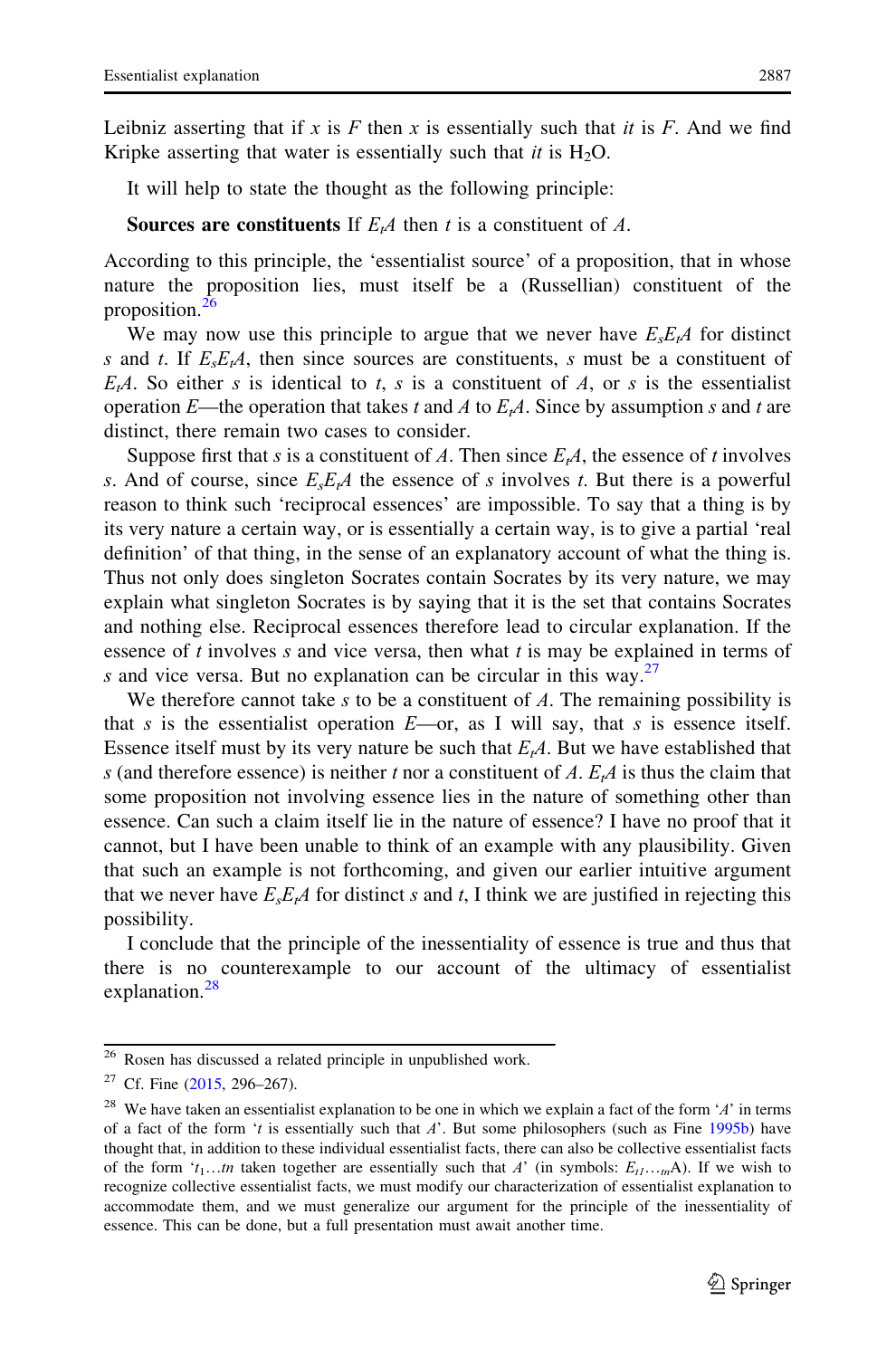#### <span id="page-17-0"></span>5 Why essentialist explanation satisfies

In this brief final section I turn to what I take to be one of the main virtues of essentialist explanation. Suppose we ask why Socrates' singleton set contains Socrates, and suppose we answer by saying that it is in the very nature of this set to contain Socrates. That is *just what the set is!* To my mind there is something utterly satisfying about this explanation.<sup>29</sup>

I would like to suggest that not only does the principle of the inessentiality of essence support our account of the ultimacy of essentialist explanation, it is also the key to understanding why such explanations are so satisfying.

There is a sense, to be sure, in which any (correct) explanation is satisfying. Suppose we ask why this window shattered, and suppose we answer correctly by saying that Suzy threw a rock at it. This explanation is satisfying in the sense that it answers our question. But essentialist explanations are satisfying in some further sense. What is this?

Although the question of why this window shattered is answered by saying that Suzy threw a rock at it, we can go on to ask why this explanans holds. Why (in the causal sense) did Suzy throw a rock? One might suggest that we cannot similarly ask why (in the essentialist sense) the explanans of an essentialist explanation holds, and that this inability accounts for the satisfying character of such explanation. But it seems to me that we can ask such a question about any explanation, essentialist or no. I do not see what is impossible or illegitimate about the question of why singleton Socrates essentially contains Socrates.

Of course, our account of ultimacy does entail that this question lacks an answer. Since essentialist explanations are ultimate, there is no answer to the question of why (in the essentialist sense) their explanantia hold. Might essentialist explanations be satisfying because they are ultimate?

I do not think so. For I believe there may well be unsatisfying ultimate explanations. Suppose we causally explain why this window shattered by saying that the Big Bang had a certain property. This explanation may well be ultimate: there may be no further causal explanation of why the Big Bang had this property. But we may not know *why* this explanation is ultimate, or *why* there is no further causal explanation. If we are ignorant in this way, then to my mind the ultimacy of this explanation will be a source of frustration rather than satisfaction.

Given an *essentialist* explanation, however, we *do* know why it is ultimate, if only implicitly. In §4 we argued for the principle of the inessentiality of essence, and our argument for this principle appears to rest on considerations stemming from the nature of essence itself. The argument is therefore plausibly regarded not just as a demonstration of the principle's truth but also as an explanation of why it holds.

And given an explanation of why the principle holds, we may explain why essentialist explanations are ultimate. As we argued in §3, the ultimacy of an essentialist explanation consists in there being no essentialist explanation of its explanans. Of course, it is in the very nature of essentialist explanation that this explanans is an essentialist fact. And the principle of the inessentiality of essence

<sup>&</sup>lt;sup>29</sup> Cf. Dasgupta ([2016,](#page-18-0) 383).